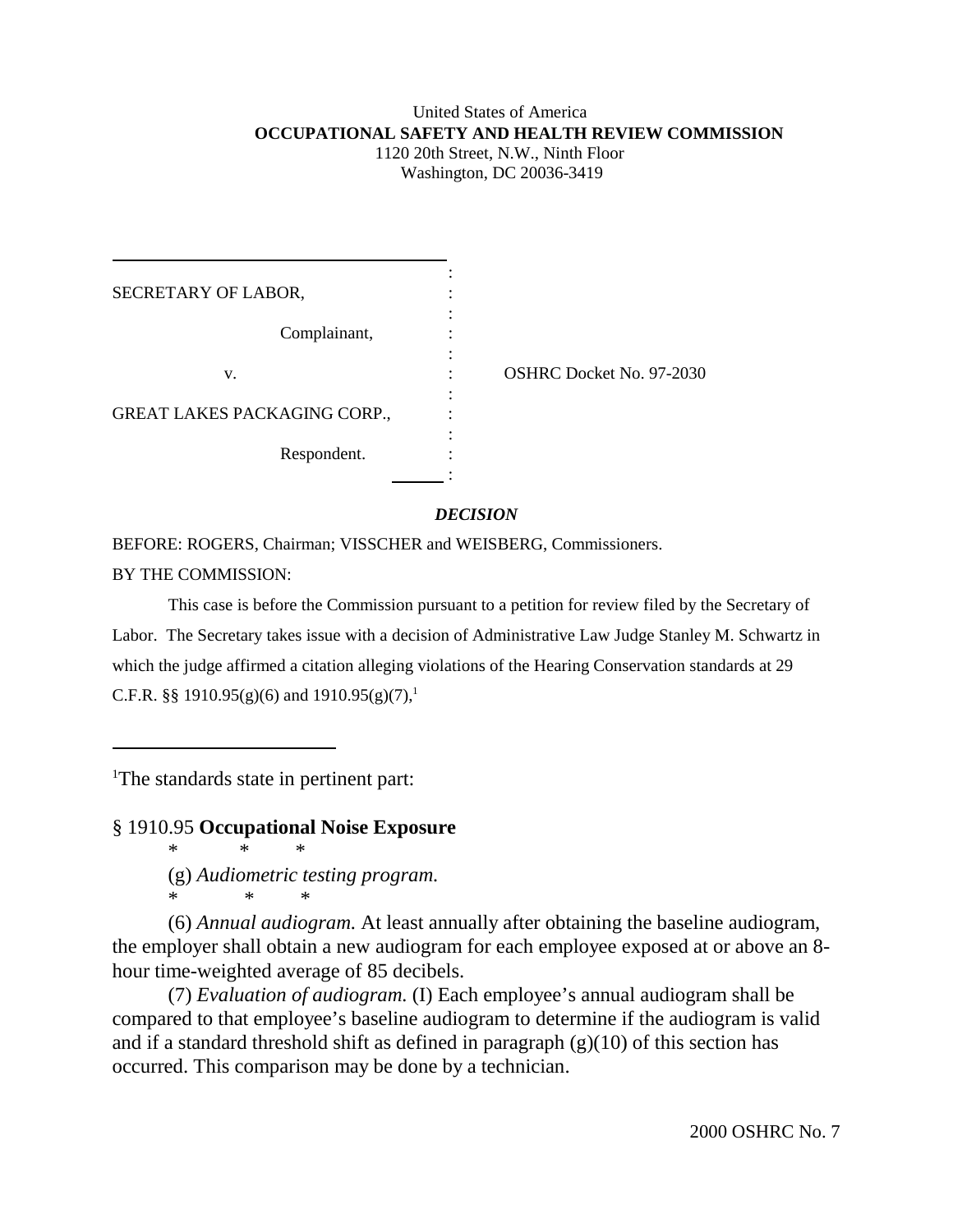but reduced the characterization of the citation from willful to other than serious. The Secretary petitioned for review of the judge's decision on the grounds that the judge erred by reducing the characterization of the violation. On review, respondent does not dispute the violations, but argues that the judge properly found the violations to be nonwillful.<sup>2</sup> For the reasons that follow, we find that the judge erred in reducing the characterization of the violation and that the violation was willful.

### *Background*

Great Lakes maintains a facility in Germantown, Wisconsin where it manufactures cardboard packaging, point of operation displays, and large cardboard signs, using printing, laminating and rotary die cutting equipment, and bailers. Great Lakes' workman's compensation policy is carried by Casualty Insurance (Casualty), which works with the company to detect and abate hazards in the workplace. Prior to the 1997 inspection in this case, Great Lakes received five letters from Casualty, which discussed or mentioned the need for a hearing protection program. The first letter, dated September 28, 1994, was sent to Kenn Ferron, Great Lakes' Vice President of Finance and Chief Financial Officer. It informed him that noise level monitoring conducted by the insurance company revealed that employees in four areas of the facility were exposed to noise levels of 85-90 decibels (dba), while employees at the bandsaw area were exposed to noise levels exceeding 90 dba. The letter further advised Great Lakes that the results triggered

<sup>&</sup>lt;sup>2</sup>On review, the Secretary also argues that the judge erred by denying, at the commencement of the hearing, the Secretary's motion to amend the citation to allege, in the alternative, that the violation was serious. Because we find that the citation was properly characterized by the Secretary as willful, we do not reach this issue.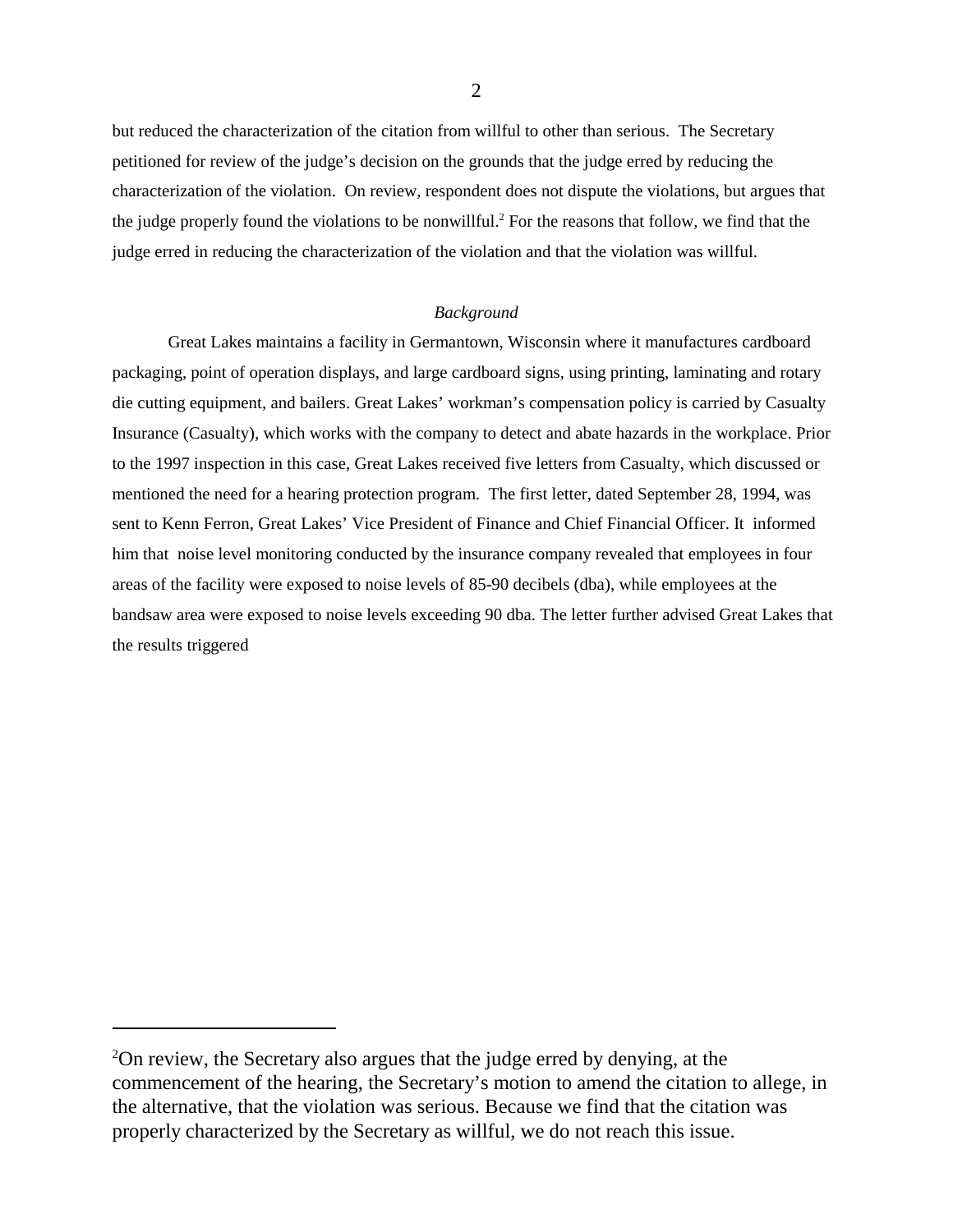OSHA requirements for a formal hearing conservation program and that such a program must include baseline and annual audiograms, a written program, employee training, and various types of hearing protection. Finally, the letter stated that Casualty had a videotape on hearing conservation which would be useful for employee training and invited Ferron to contact the company if he had any questions. The letter was forwarded to Bruce Peterson who, at the time, was in charge of safety at the plant. Peterson was succeeded as Great Lakes' safety coordinator by Robert Harmant on Jan. 16, 1995.

On November 18, 1994, Ferron received a second letter from Casualty which was concerned primarily with an accident investigation not relevant to this case. However, at the end of the letter, Casualty noted that it had discussed with Ferron how to implement a hearing conservation program. According to the letter, during this discussion, Casualty pointed out that the first step was to require the use of hearing protection, and that the second step was to provide baseline audiograms with annual updates. The letter also reiterated the availability of the videotape.

Because of a good safety record for the year, Casualty paid Great Lakes a substantial premium rebate or "dividend." The company used that dividend to conduct, on December 15, 1994, a "health fair" for its employees. At the health fair, employees were given cholesterol and vision tests, had their blood pressure checked and were given audiograms. The decision to provide these audiograms was not prompted by Casualty's noise sampling. However, having been informed by Casualty about its noise problem, respondent decided that the audiograms would serve as baseline audiograms. These audiograms were not compared to pre-employment audiograms the company routinely gave to its employees as part of its hiring process.

On March 31, 1995, Casualty sent Ferron another letter summarizing topics discussed during a meeting between the company and its insurer. Casualty noted its understanding that a written hearing conservation program, though not ready, was being developed by Great Lakes, and that the use of ear protection needed to be more strictly enforced.

In a fourth letter, dated November 20, 1995, Casualty outlined the details of a loss control visit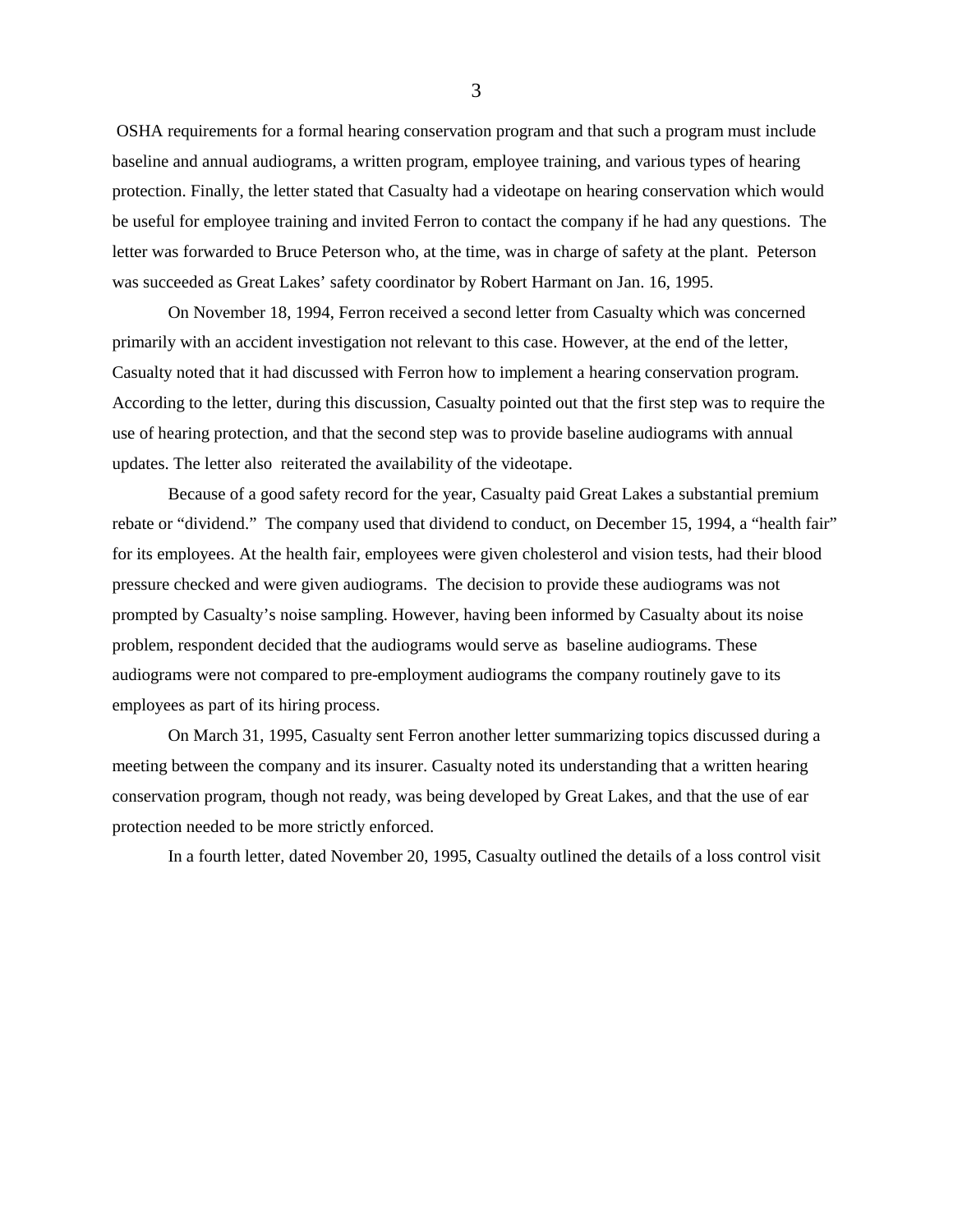conducted earlier that month. In that letter, Casualty again pointed out that Great Lakes had yet to implement a hearing conservation program. That reminder was finally repeated in a fifth letter, dated a week later, on November 27, 1995.

As a result of these communications, employees in the bandsaw area were required to wear hearing protection. Hearing protection was optional in other areas of the facility. However, no annual audiograms were given, no written program was established, no formal training for employees on the use of hearing protection was provided, and employees were not taught about the hazards of noise exposure in excess of 85 dba.

Ferron testified that he believed that safety coordinator Harmant was working with Casualty on a hearing conservation program, but he had never spoken to Harmant on the topic. Ferron further testified that his only purpose in dealing with Casualty was to discuss the terms of renewal for the company insurance policy. According to Ferron, there never was a conscious decision by management not to implement the required hearing conservation programs. He testified that the subject was never brought up or discussed by management.

Harmant, who succeeded Peterson as safety officer in January 1995, had no formal training in safety and health. He testified that he had read the correspondence from Casualty and spoke with the insurer about a hearing conservation program approximately three times in the two years he was safety officer. However, he did not familiarize himself with the relevant OSHA occupational noise exposure requirements, nor did he ever consider drafting a hearing conservation program until after the 1997 OSHA inspection. Harmant testified that hearing conservation was not his safety priority. Rather, he was primarily concerned about reducing lost-time accidents that were affecting the company's workman's compensation rates. His efforts were successful and since a 1995 accident, the company had 600 days without a lost-time accident. In January, 1997 the company began awarding employees \$15 for each quarter the company went without a lost-time accident. As a result, safety improved and the company won an industry safety award. Harmant characterized his failure to act on a hearing conservation program as an oversight; as something that "fell through the cracks." Harmant also testified that, because he did not know how to implement such a program, he was waiting for Casualty to specifically tell him what to do.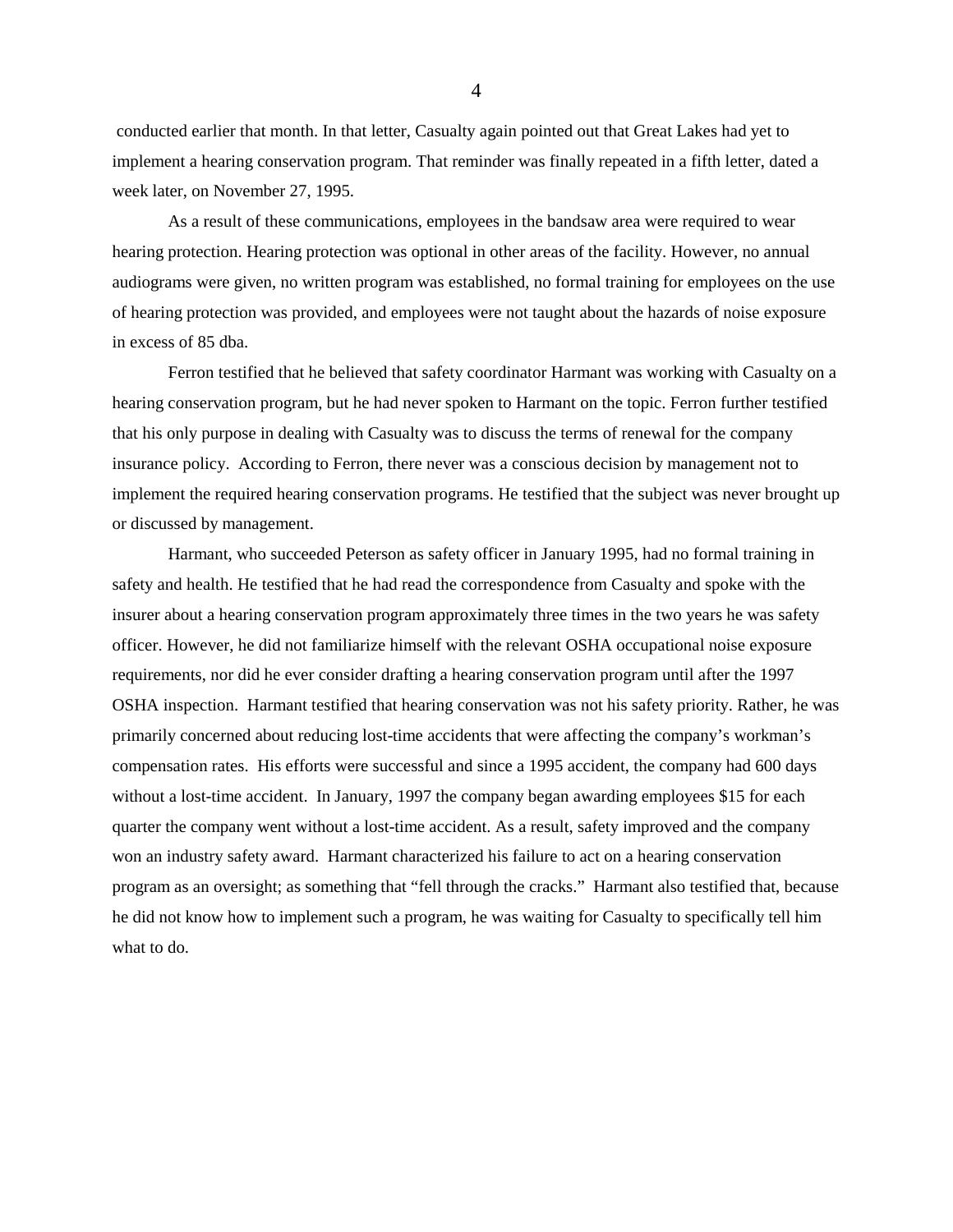Harmant noted that although Casualty noted the need for a hearing conservation program, it never actually told him how to go about implementing the program.

Compliance officer Galen Lemke conducted an OSHA inspection in July 1997. Lemke testified that Ferron told him that the reason employees were not given audiograms in 1995 and 1996 was because dividends were lower and management determined that employees "would rather have 50 bucks than an audiogram." However, Lemke never talked to any employee who claimed to have received this bonus, and he never asked to see any records that would establish that such bonuses were ever given. Also, during his discussions, Lemke concluded that both Ferron and Harmant were familiar with the OSHA hearing conservation regulations. During the inspection, Lemke found respondent to be cooperative as it readily provided the records and information he requested. Lemke also testified that Great Lakes had a clean safety record and an active safety committee system run by employees. He also found that Great Lakes was "very responsive" to the implementation of a proper hearing protection program.

As a result of the OSHA inspection, Great Lakes was issued a willful citation alleging a failure to comply with the hearing conservation standards at 29 C.F.R. §§ 1910.95(g)(6) (failure to provide annual audiograms) and  $1910.95(g)(7)$ (failure to compare audiograms given at the health fair to baseline audiograms given at the beginning of employment). A single penalty of \$44,000 was proposed.

# *Judge's Decision*

Judge Schwartz held that respondent violated the hearing conservation standard, but he concluded that the violations were not willful. He found that Harmant's failure to take appropriate action was due primarily to his inexperience and that Harmant was negligent in believing that Great Lakes' insurer, Casualty, would step in and ensure the company's compliance. The judge concluded that this constituted a lack of due diligence, but found that it did not establish that the violations were willful.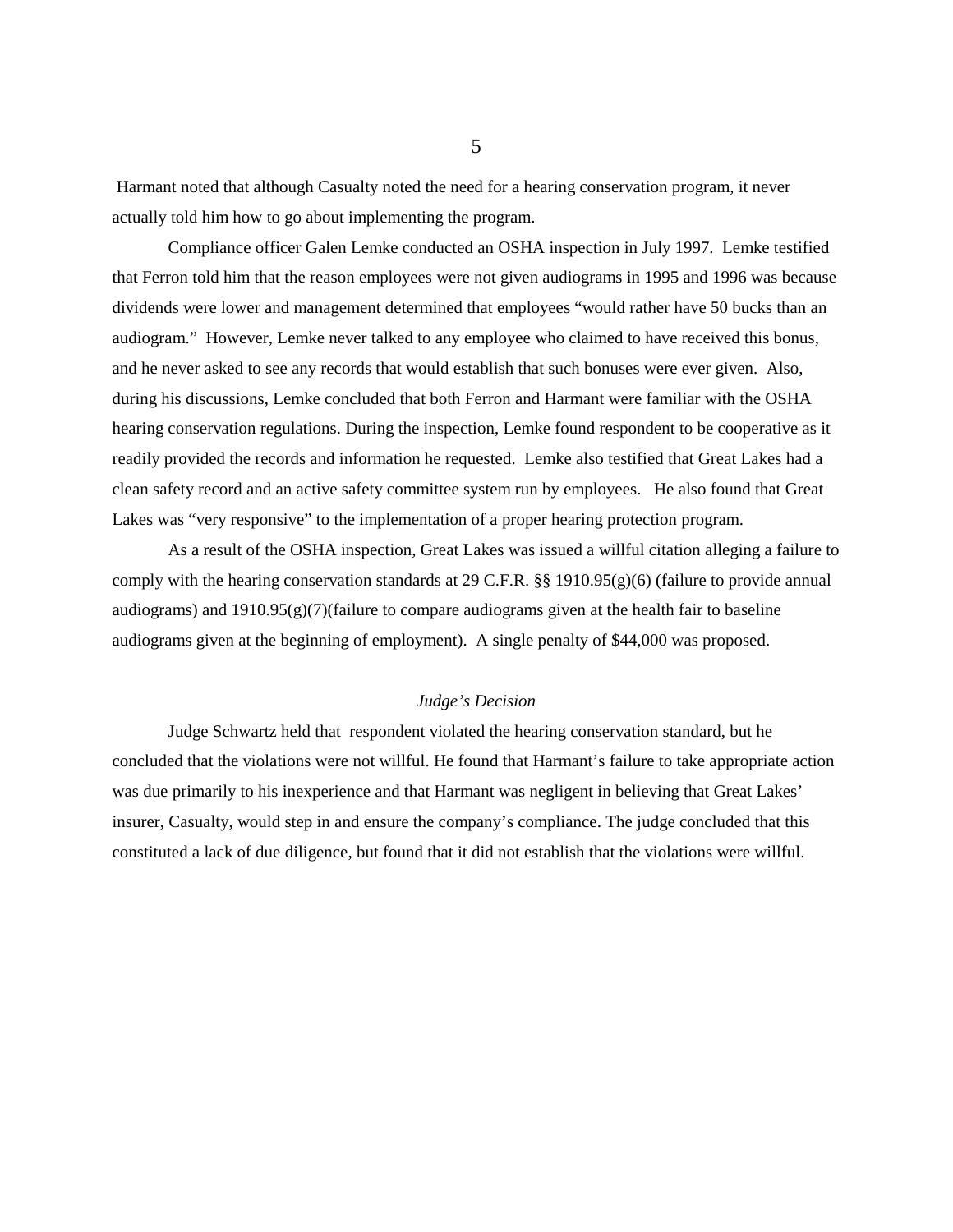The judge concluded that the Secretary's decision to charge the violations as willful was largely based on her belief that Great Lakes made a deliberate decision to award \$50 cash bonuses rather than provide the required audiometric testing. He found nothing in the record to support the proposition. Rather, the judge found Ferron to be a "truly credible witness" and credited his explanation of the company's incentive program which had nothing to do with offering employees a choice between cash bonuses and audiograms. The judge agreed with Ferron's observation that it would not make economic sense to give employees a choice between a \$50 bonus and a \$10 audiogram, and he concluded that Lemke simply misunderstood the substance of his conversation with Ferron<sup>3</sup>. The judge also found that there was abundant evidence to establish Great Lakes' concern for employee safety.

In assessing a penalty of \$3000, he found that the gravity of the violation alleged by the Secretary was overstated. He noted that, while nine employees demonstrated standard threshold shifts between either their prehire or 1994 audiogram and the 1997 audiograms, none of these employees worked in areas where noise exposures were measured in excess of 85 decibels and, therefore, they would not have been required to utilize hearing protection.<sup>4</sup>

<sup>&</sup>lt;sup>3</sup>The Secretary does not dispute this finding on review.

<sup>&</sup>lt;sup>4</sup>Lemke testified that two employees measured a standard threshold shift (STS) (ten decibel loss in an employee's hearing threshold), between the 1994 and 1997 audiograms. One of the employees showed no hearing loss on a retest, the other employee has worn a hearing aid since childhood. Seven additional employees registered an STS between their prehire and 1997 audiograms. However, no employee with an STS worked in an area where they were exposed to 85 decibels over an 8 hour period. Therefore, the hearing protection requirements would not have been triggered in any of the reported STS cases.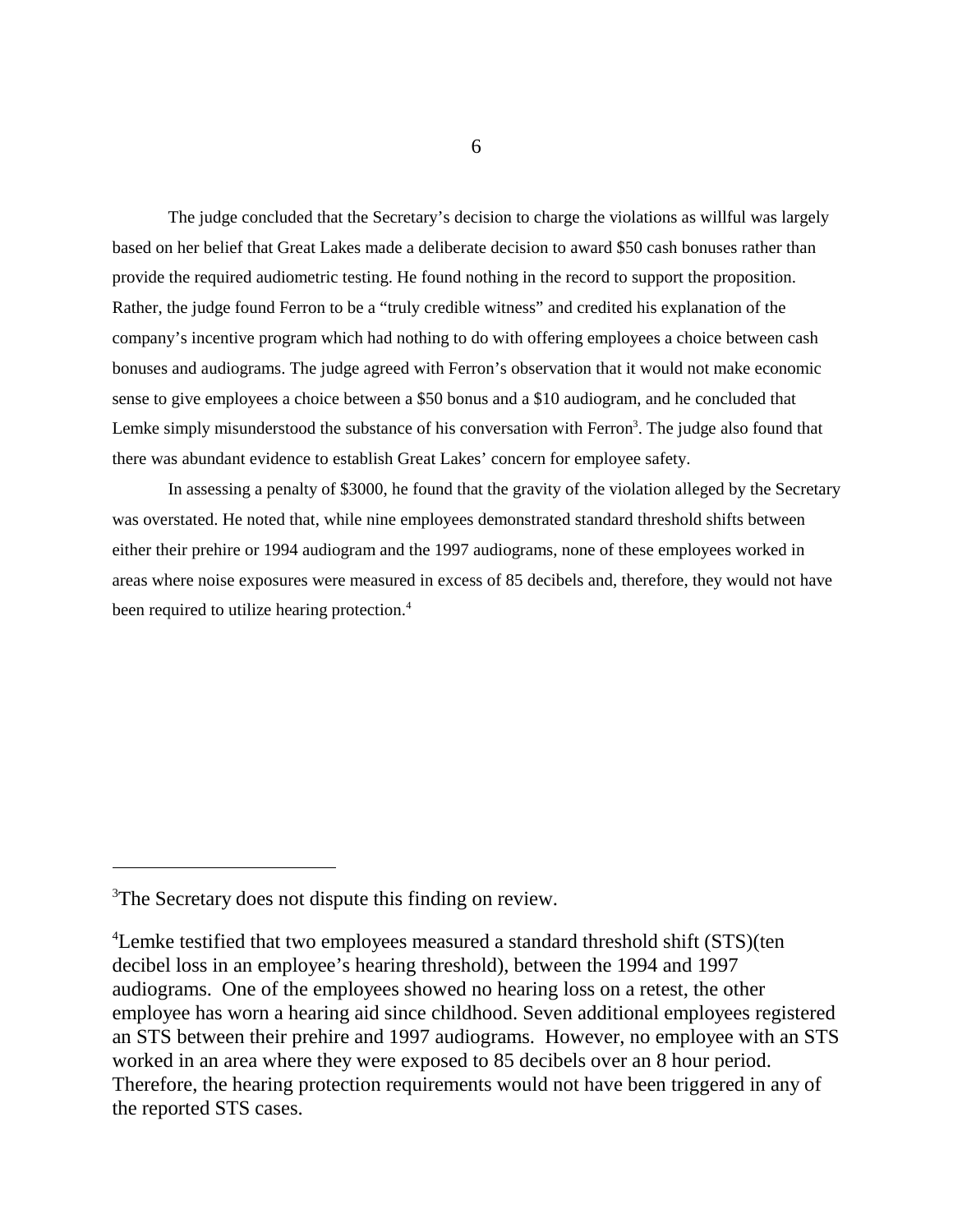#### *Discussion*

A willful violation is one "committed with intentional, knowing or voluntary disregard for the requirements of the Act, or with plain indifference to employee safety." *Falcon Steel Co.*, 16 BNA OSHC 1179, 1181, 1993-95 CCH OSHD ¶ 30,059, p. 41,330 (No. 89-2883, 1993)(consolidated); *A.P. O'Horo Co.*, 14 BNA OSHC 2004, 2012, 1991-93 CCH OSHD ¶ 29,223, p. 39,133 (No. 85-0369, 1991). A showing of evil or malicious intent is not necessary to establish willfulness. *Anderson Excavating and Wrecking Co.*, 17 BNA OSHC 1890, 1891, n.3, 1995-97 CCH OSHD ¶ 31,228, p. 43,788, n.3 (No. 92- 3684, 1997), *aff'd,* 131 F.3d 1254 (8th Cir. 1997). A willful violation is differentiated from a nonwillful violation by an employer's heightened awareness of the illegality of the conduct or conditions and by a state of mind, *i.e.*, conscious disregard or plain indifference for the safety and health of employees. *General Motors Corp., Electro-Motive Div.*, 14 BNA OSHC 2064, 2068, 1991-93 CCH OSHD ¶ 29,240, p. 39,168 (No. 82-630, 1991)(consolidated). *See also Caterpillar, Inc. v. Herman*, 154 F.3d 400, 402 (7th Cir. 1998); *U.S. v. Ladish Malting Co.*, 135 F.2d 484, 490 (7th Cir. 1998). A willful violation is not justified if an employer has made a good faith effort to comply with a standard or eliminate a hazard, even though the employer's efforts were not entirely effective or complete. *Williams Enterp., Inc.*, 13 BNA OSHC 1249, 1256-57, 1986-87 CCH OSHD ¶ 27,893, p. 36,589 (No. 85-355, 1987). The test of good faith for these purposes is an objective one--whether the employer's belief concerning a factual matter or concerning the interpretation of a rule was reasonable under the circumstances of the case. *Falcon Steel,* 16 BNA OSHC at 1181, 1993-95 CCH OSHD at p. 41,330; *General Motors Corp., Electro-Motive Div.*, 14 BNA OSHC at 2068, 1991-93 CCH OSHD at p. 39,168; *Williams Enterp., Inc.,* 13 BNA OSHC at 1256-57, 1986-87 CCH OSHD at pp. 36,589.

Although the Secretary issued a single willful citation, that citation alleged violations based on the employer's noncompliance with two separate provisions of the hearing conservation standard. Reviewing the circumstances with respect to each of the cited provisions independently, we find that Great Lakes' failure to provide annual audiograms was willful, but that the Secretary did not prove willfulness with regard to Great Lakes' failure to compare the health fair audiograms to the preemployment audiograms.

We first conclude that the letters from Casualty to Great Lakes that the Secretary relies on did not give Great Lakes heightened awareness that  $\S 1910.95(g)(7)$  required it to compare the health fair audiograms to the pre-employment audiograms it administered to its employees. The testimony of Ferron establishes that, based on Casualty's letters, the company planned to treat the audiograms it had already decided to give at the health fair as a baseline rather than compare them with the pre-employment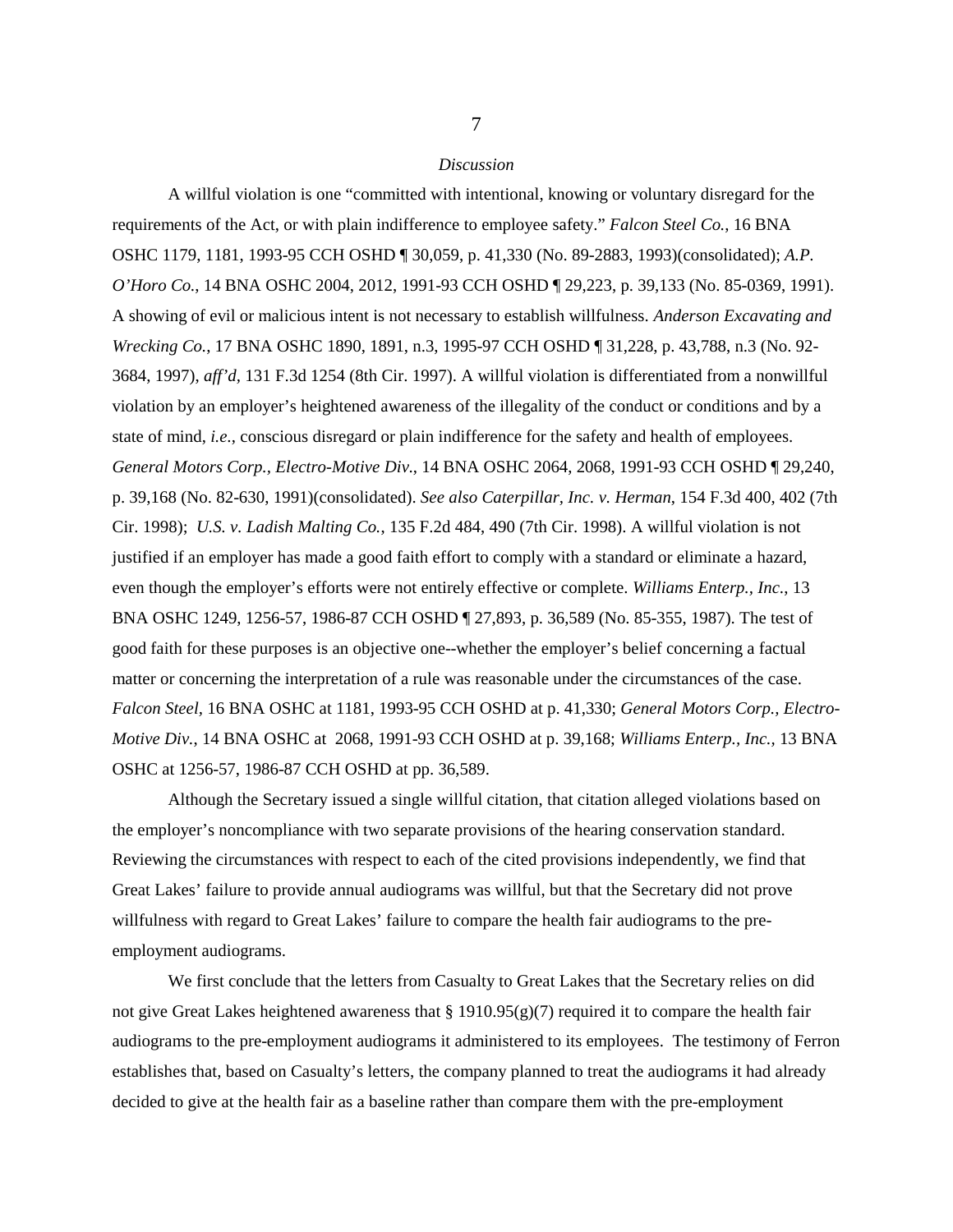audiograms it had already given. The Secretary alleges that the standard required that the health fair audiograms be compared to the pre-employment audiograms in the circumstances of this case, and Great Lakes does not contest the violation. We note, however, that while the standard requires that a "baseline audiogram" be administered within six months of an employee's first exposure at or above the action level, 29 C.F.R. § 1910.95(g)(5)(i) and that the pre-employment audiograms here met that criteria, the standard does not make any specific reference to pre-employment audiograms. Also, the letters from Casualty did not clearly define a baseline audiogram or state that the pre-employment audiograms had to serve as the baseline to which any subsequent audiograms had to be compared. The first letter from Casualty, dated September 28, 1994, informed Great Lakes only that it was required to implement a hearing conservation program which must include: "*baseline* & annual audiograms, a written program, employee training, and various types of hearing protection" (emphasis added). In the November 18, 1994 letter from Casualty, the insurer stated that "[t]he first item is to offer and require hearing protection to be worn. *The second step is to have baseline audiograms given* with annual updates. You mentioned you intend to include these exams in a yearly physical" (emphasis added).

Based on these letters, we cannot find that Great Lakes had a heightened awareness that § 1910.95(g)(7) required it to treat the pre-employment audiograms as the baseline. We therefore find that the Secretary failed to prove that the violation was the result of either "intentional disregard" or "plain indifference" to the standard and that Great Lakes' failure to compare the health fair audiograms to the pre-employment audiograms was not willful.

On the other hand, we find that Great Lakes had a heightened awareness of its obligations under § 1910.95(g)(6), sufficient to characterize its failure to provide annual audiograms as willful. Unlike the situation with the baseline audiograms, the evidence establishes that both the September 28, 1994 and November 18, 1994 letters from Casualty, clearly informed Great Lakes of the requirement of the standard, that an adequate hearing conservation program required that employees be given annual audiograms. Although it is not clear whether Ferron, to whom the letters were addressed, read them, Harmant testified that he read the letters after taking over as safety director in January,  $1995$ <sup>5</sup>

<sup>5</sup> Commissioner Weisberg takes issue with the view expressed in Commissioner Visscher's concurring opinion that it is improper to cite or rely on the letters sent to Great Lakes from Casualty Insurance, the company's workers compensation insurer, as evidence of Great Lakes' state of mind with respect to willfulness. He questions his colleague's reasoning in seeking to exclude these letters as evidence of Great Lakes' knowledge or heightened awareness of the requirements of the OSHA hearing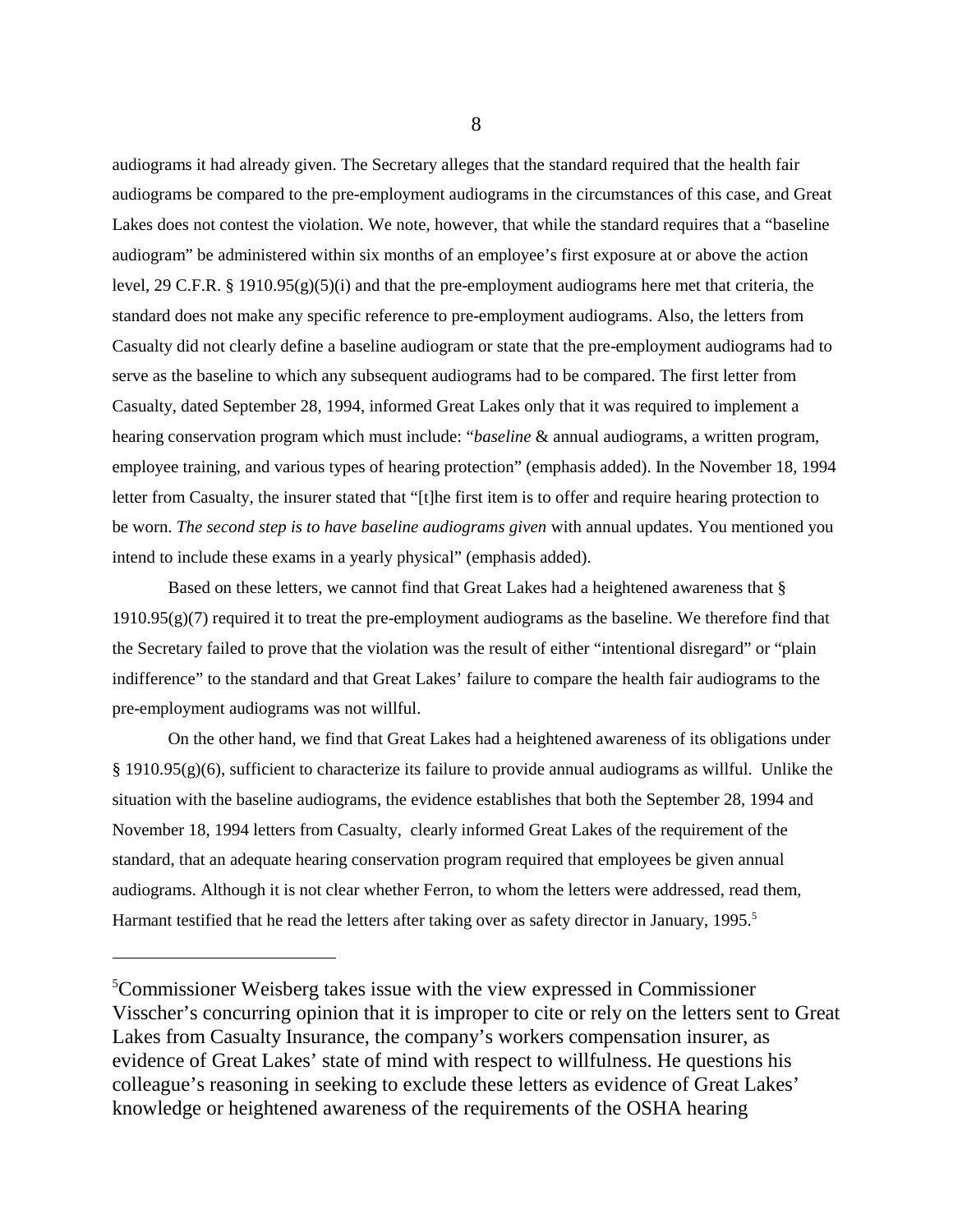Harmant attempted to excuse the failure to administer annual audiograms as something that just "fell through the cracks." However, not only does the record contain five separate letters from Casualty in little more than a year specifically advising Great Lakes to implement a hearing conservation program, Harmant also testified that within a span of two years, he had three discussions with Casualty regarding implementation of a hearing conservation program. Moreover, a month before the anniversary date of the health fair audiograms, when the company should have been preparing to administer the annual audiograms, Casualty sent two letters reminding Great Lakes that it had not formally adopted a hearing conservation program Thus, the record clearly shows that Great Lakes knew of OSHA's requirement to conduct audiometric testing and its own failure to do so. Despite this, Harmant testified that prior to the OSHA inspection, the company never considered drafting a hearing conservation program.

While Great Lakes tries to place part of the blame on its insurer, upon whom it claims it was relying, it never heeded Casualty's warnings or took advantage of the opportunities Casualty provided for assistance in meeting its obligations under the hearing conservation standards. For example, Safety Director Harmant testified that he relied heavily on Casualty to help him implement a hearing conservation program. Yet, Vice-President of Finance Ferron, testified that in its letter of November 18, 1994, the insurer mentioned that it was enclosing a copy of a sample hearing conservation program, but that, in fact, he never received such a sample. Yet, the company failed to seek a replacement for the missing prototype hearing conservation program offered by Casualty and it never requested the hearing conservation videotape offered by the company. To the contrary, rather than taking advantage of the offers from its insurer, both Ferron and Harmant testified that they never even discussed implementation of a hearing conservation program with other members of management. Indeed, Harmant's testimony

conservation standards while at the same time relying on the testimony by Great Lakes' safety director Robert Harmant at the hearing that he knew of OSHA's requirement for annual audiometric testing, where Harmant's knowledge of the OSHA requirement came *exclusively* from Casualty! Harmant, who had no formal training in safety and health prior to becoming safety director in January 1995, testified that he had read the letters from Casualty and spoke with the insurer about a hearing conservation program approximately three times, but did not familiarize himself with the relevant OSHA hearing conservation requirements. The concept that it is improper to rely on these letters from Casualty, but that it is otherwise okay to rely on the knowledge gained from reading the letters, does little to advance the policy advocated by Commissioner Visscher of not penalizing employers for their voluntary efforts to identify conditions that threaten safety and health.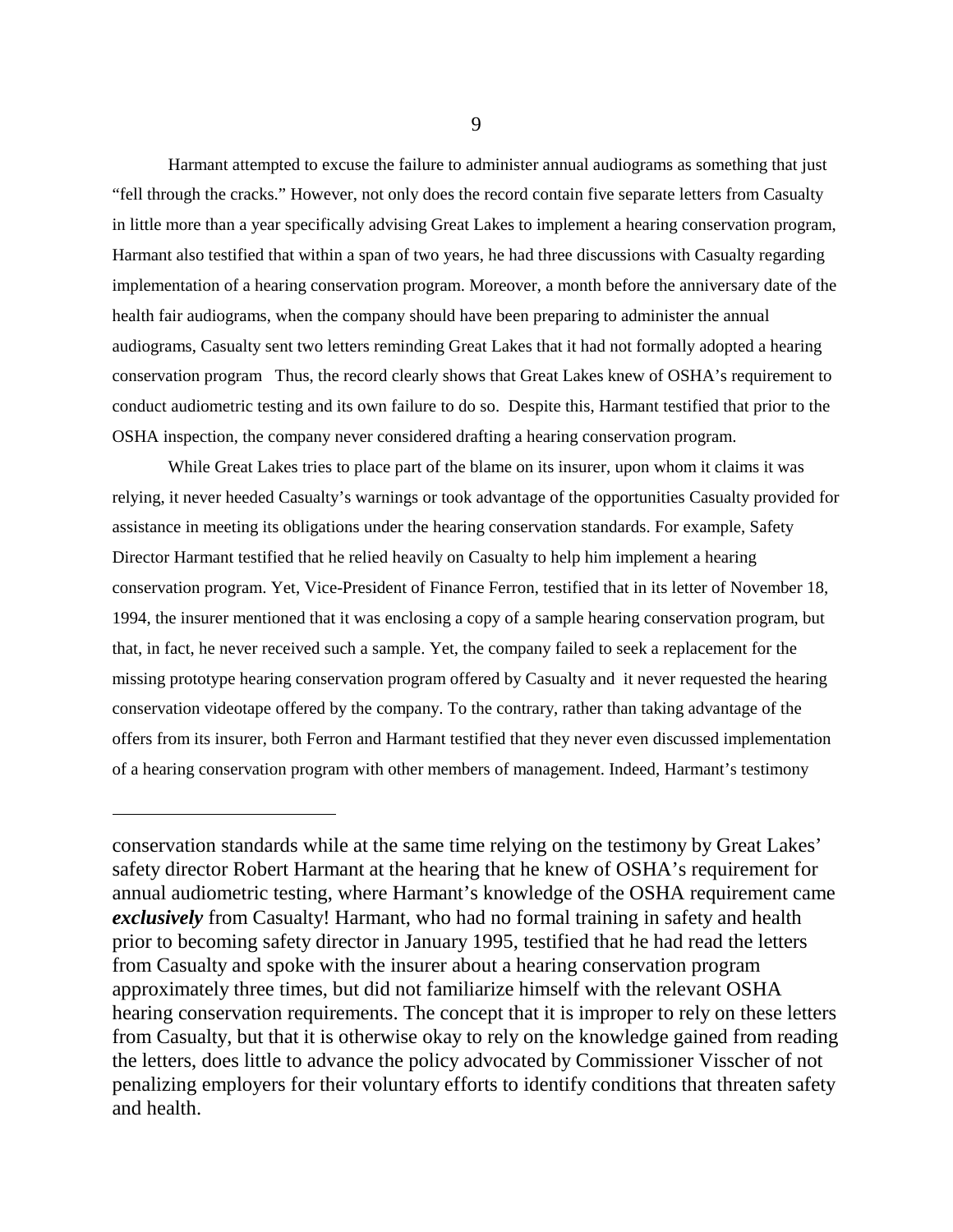makes it clear that hearing conservation was given a low priority in favor of efforts designed to abate safety violations that could result in immediate injury.

Harmant's lack of safety knowledge is no excuse for the company's failure to comply. Indeed, Great Lakes appointed Harmant as Safety Director with full knowledge of his limited safety credentials. Certainly, being aware of Harmant's limitations, it might have been reasonable for the company to take the often repeated advice of Casualty. Yet, the evidence establishes that the company never took or even considered taking steps to implement a hearing conservation program. Under these circumstances, Great Lakes' failure to respond to the numerous admonitions and offers of assistance from its insurer establishes that the company intentionally disregarded its obligation to conduct annual audiometric testing.

Judge Schwartz found the violation to be nonwillful essentially because of the good-faith displayed by Great Lakes in other areas of safety. While Great Lakes' overall good-faith may be relevant when determining an appropriate penalty, it does not dispel the evidence that the company consciously disregarded its obligation to conduct annual audiometric testing.

Although the Secretary cited two separate standards, she exercised her prosecutorial discretion to cite them as a single willful violation for penalty purposes. *See H.H. Hall Constr. Co*., 10 BNA OSHC 1042, 1046, 1981 CCH OSHD ¶ 25,712, p. 32,056 (No. 76-4765, 1981). The Secretary's proposed penalty of \$44,000 assumed that Great Lakes willfully violated both standards. For this reason alone, we find that a substantial penalty reduction is in order. We have found that the violation was willful only on the basis of Great Lakes' failure to provide annual audiograms. In addition, Chairman Rogers finds that Great Lakes is entitled to credit for good-faith. *Aviation Constructors, Inc.*, 18 BNA OSHC 1917, 1922, 1999 CCH OSHD ¶ 31,933 , p. 47,379 (No. 96-0593, 1999). Although it failed to follow-up the effort, the company did begin to implement a hearing protection program with the administration of the health fair audiograms. The record also demonstrates that, beyond its failure to implement a hearing conservation program, the company has made extensive efforts to provide its employees with a safe workplace and that it has a good safety record. Great Lakes worked closely with its insurance carrier to reduce lost time accidents, has a solid in-house safety program, and has won industry safety awards. When the company earned a rebate from its insurer, it used the proceeds to conduct a health fair for its employees. It also mandated the use of hearing protection in all areas of the plant where employees were exposed to noise levels exceeding 85 decibels, and provided pre-employment audiograms to its employees. Chairman Rogers also agrees with the compliance officer that the gravity of the violation is low, especially since all employees exposed to noise levels of 85 dba or above were required to wear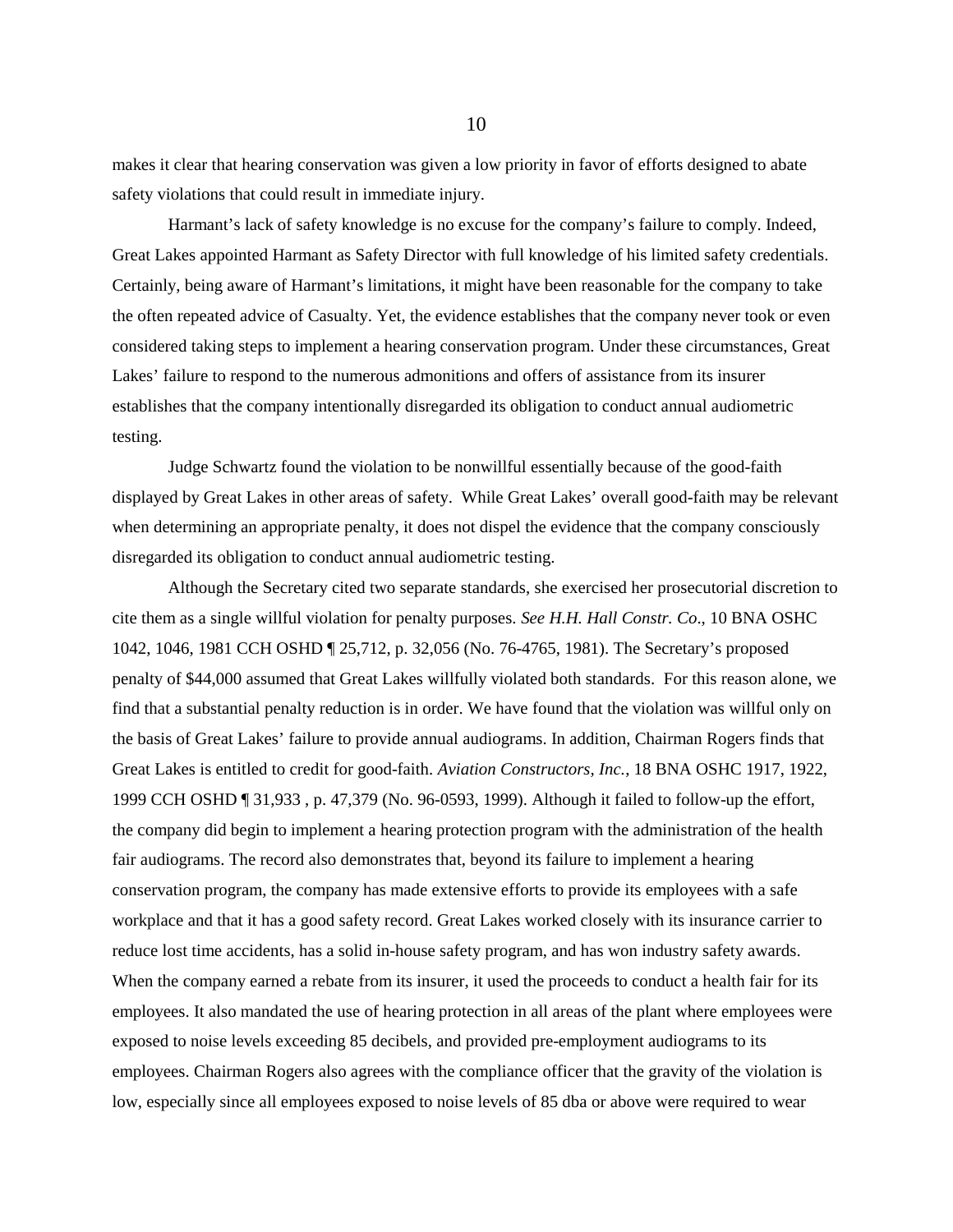hearing protection. Finally, we find the company to be of moderate size with a little over 100 employees. Considering these factors, Chairman Rogers finds that a penalty of \$6000 is appropriate.<sup>6</sup>

6 Commissioner Weisberg takes issue with his colleagues' decision to impose but a \$6,000 penalty for a willful violation of the hearing conservation standard that was based on the employer's willful noncompliance with one provision of the standard and its nonwillful failure to comply with another provision of the standard. The Secretary, alleging that the employer's noncompliance with both provisions was willful, had proposed a single penalty of \$44,000. The judge, finding the employer's noncompliance as to both provisions to be nonwillful, assessed a single penalty of \$3,000. Noting that his colleagues do not explain how they calculated the penalty for this willful violation, Commissioner Weisberg assumes that they imposed \$5,000, the statutory minimum, for the willful portion of the violation and \$1,000 for the nonwillful portion. While Commissioner Weisberg agrees with his colleagues that a substantially lower penalty than that proposed by the Secretary is appropriate based on the Commission's finding that the employer willfully violated one, but not both, of the cited provisions, he believes, for the reasons discussed below, that the reduction in penalty assessed by his colleagues in this case is excessive rather than merely substantial.

 Commissioner Weisberg would find that the gravity of this violation is moderate rather than low. The annual testing provides a basis for evaluating whether an exposed employee has suffered a "standard threshold shift" in hearing (29 C.F.R. §1910.95(g)(10)) that would invoke the standard's "follow-up procedures" (29 C.F.R.  $\S 1910.95(g)(8)$ . Absent such testing, therefore, any need for interventions, such as refitting and retraining regarding the proper use of hearing protectors or providing hearing protectors that offer greater attenuation, would be impossible to detect. 29 C.F.R. § 1910.95(g)(8)(ii)(B). In *Trinity Industries, Inc.*, 15 BNA OSHC 1579 (No. 88- 1545, 1992), 1991-93 CCH OSHD ¶ 29,662 (consolidated), the Commission found that the employer's hearing conservation program, which included requiring all exposed employees to wear approved hearing protection, did not relieve the employer of complying with the audiometric testing provisions of  $\S$  1910.95(g). The Commission there agreed with the Secretary that audiometric testing is necessary to verify the "propriety and efficacy of [the employer's] hearing protection program. Without testing, [the employer] can only assume that its employees have been properly fitted with personal hearing protection, that its training and enforcement programs are adequate, and that its employees have suffered no hearing loss." 15 BNA OSHC at 1584, 1991-93 CCH OSHD at p. 40,187. Consequently, on remand from a reversal of its nonwillful characterization of the violation by the Court of Appeals (16 F.3d. 1149 (11th Cir. 1994)), the Commission assessed a penalty of \$3000 each for the employer's failures to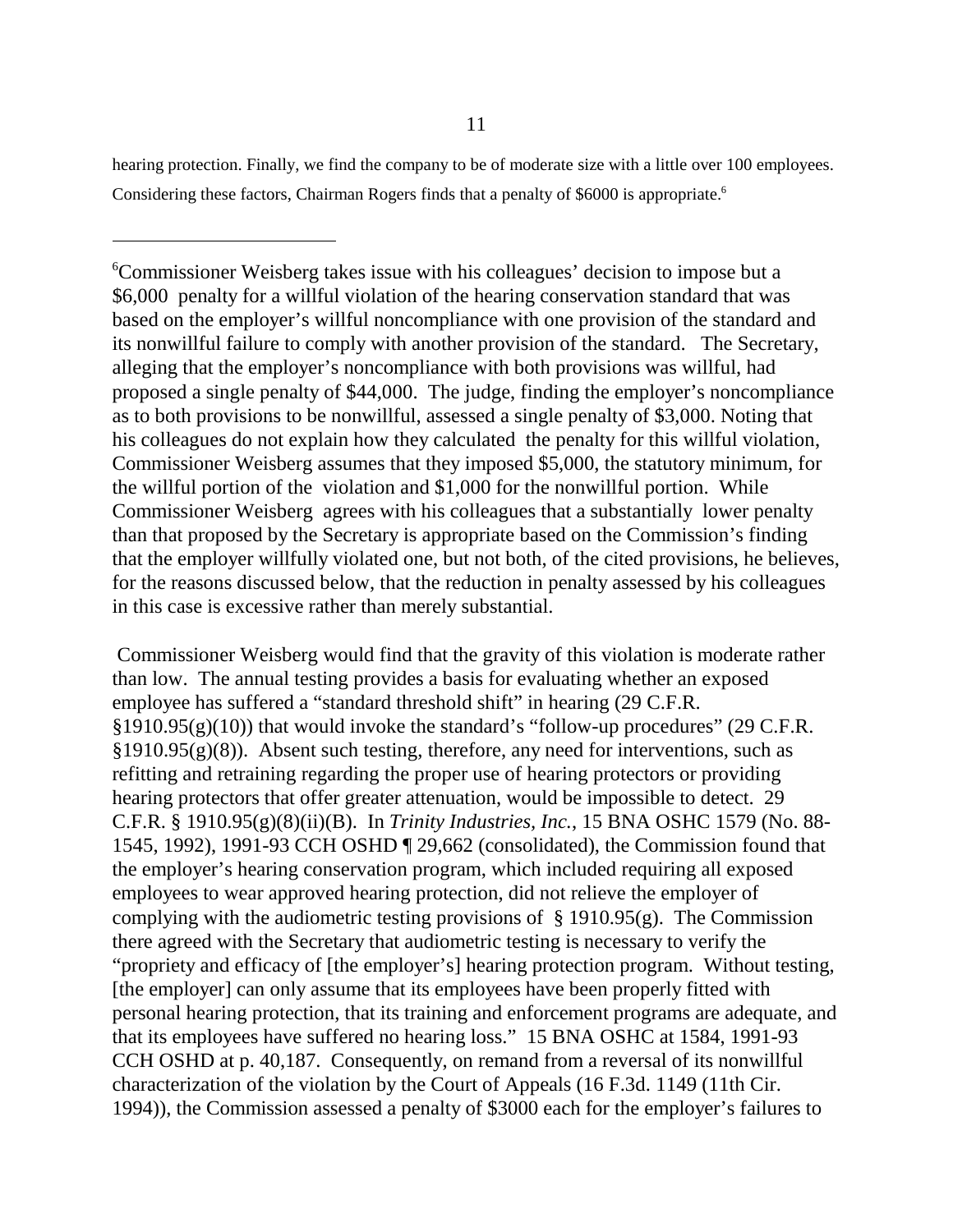#### *Conclusion*

While Commissioner Weisberg is generally reluctant to accord credit for good faith for willful violations, he believes that such good faith credit is particularly inappropriate in this case where the employer's otherwise laudable efforts to reduce injuries in the workplace appear to have come directly at the expense of its compliance with the hearing conservation standards. Great Lakes safety director Harmant testified that hearing conservation was not a safety priority because it did not involve lost work time and that he was primarily concerned with those injuries that had a more immediate impact on the company's workman's compensation rates. Commissioner Weisberg notes that this is like robbing Peter to pay Paul and then receiving good faith credit on the robbery charge for prompt payment. Moreover, Great Lakes was repeatedly and unambiguously notified by Casualty over a three-year period that it needed to implement a hearing conservation program, including providing annual audiograms. Casualty informed Great Lakes that noise level monitoring conducted by the insurance company revealed that employees in four areas of the plant were exposed to noise levels of 85-90 dba and employees in another part of the plant, the bandsaw area, were exposed to noise levels exceeding 90 dba, and advised the company that the results triggered OSHA requirements for a hearing conservation program. However, Great Lakes did not even consider implementing a full hearing conservation program as required by OSHA standards until after the July 1997 OSHA inspection. In these circumstances, the employer's other efforts to provide a safe workplace (such as awarding employees \$15 for each quarter the company went without a lost-time accident) cannot offset its willful failure to comply with the cited standard.

For reasons given above, we affirm the violation of  $\S 1910.95(g)(6)$  as willful and find that the violation of  $\S 1910.95(g)(7)$  was not willful. A penalty of \$6000 is assessed.

provide baseline and annual audiometric tests at a time when the statutory maximum for a willful violation was \$10,000. 17 BNA OSHC 1003, 1004, 1993-95 CCH OSHD ¶ 30,643, p. 42,513 (No. 88-1545, 1994). In light of the subsequent increase in the penalty range for a willful violation to \$5,000 - \$70,000, Commissioner Weisberg believes that the reduction in penalty assessed by his colleagues in this case is excessive. Moreover, by imposing the bare statutory minimum penalty of \$5,000 for an employer's willful failure to provide annual audiograms, he believes that his colleagues have undermined the important goals and purposes embodied in the hearing conservation standards.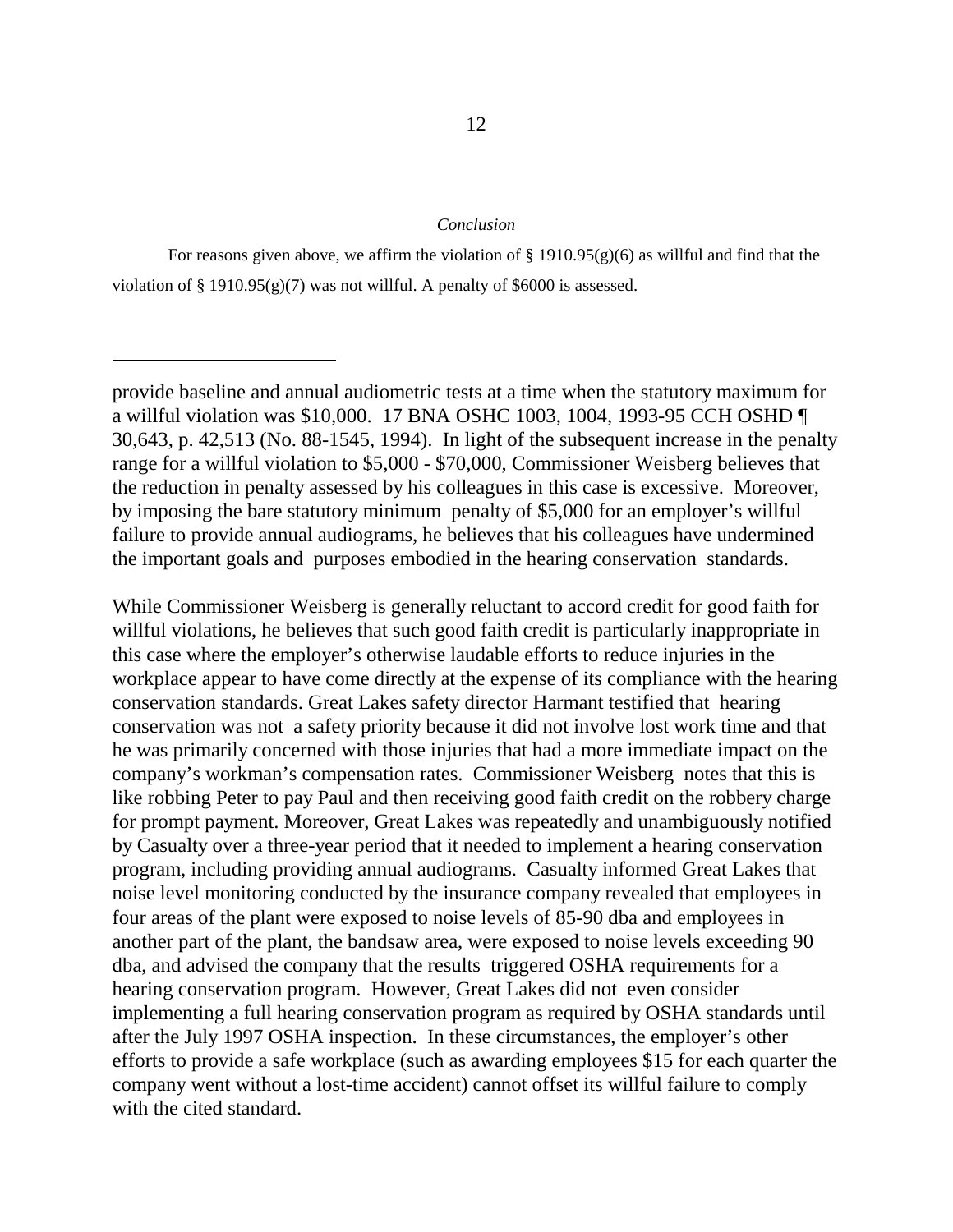\_\_\_\_\_\_/s/\_\_\_\_\_\_\_\_\_\_\_\_\_\_\_

Thomasina V. Rogers **Chairman** 

 $\frac{1}{s}$ 

Stuart E. Weisberg Commissioner

Dated: April 28, 2000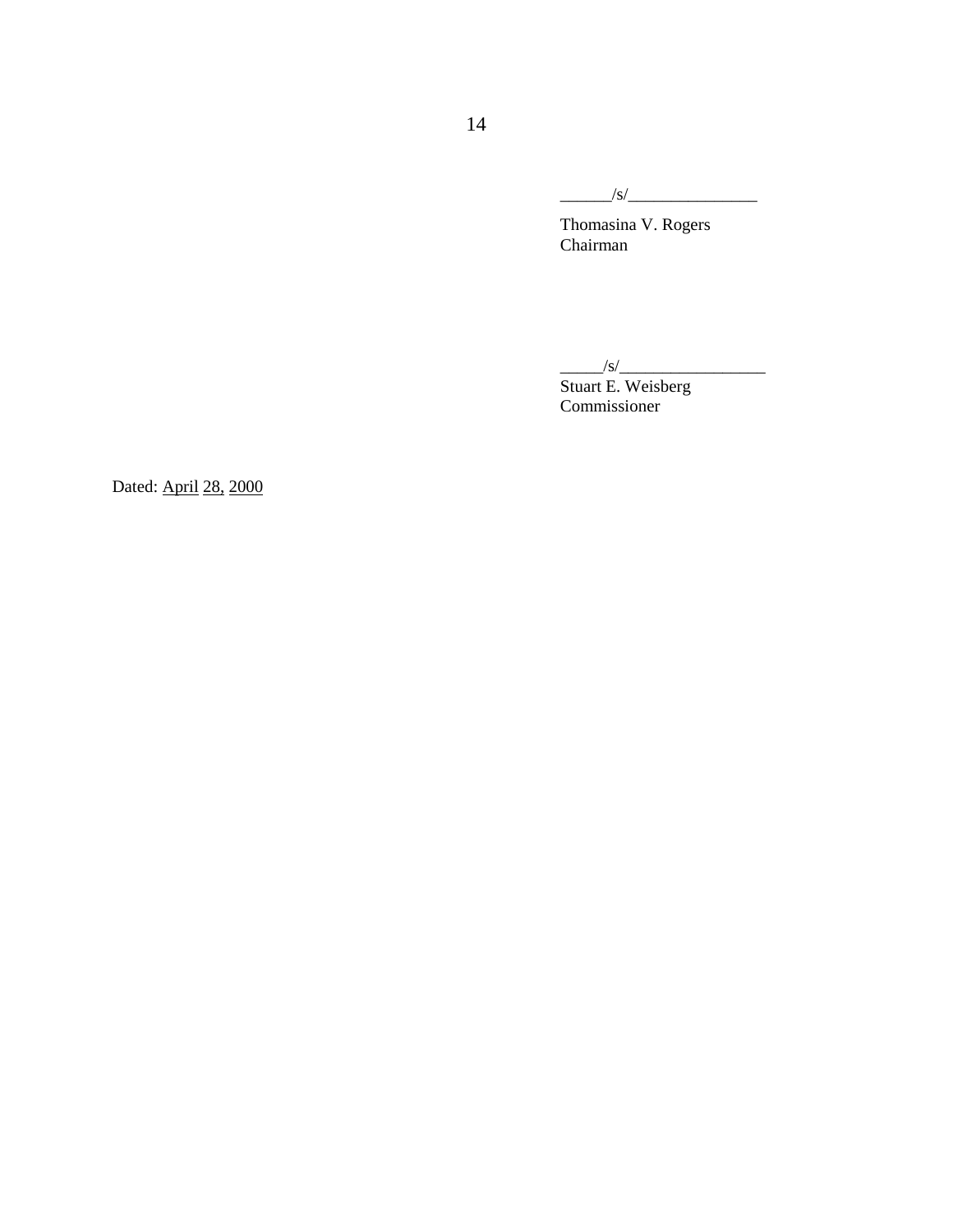VISSCHER, Commissioner, concurring:

Though I agree with the majority that Great Lakes' violation of  $1910.95(g)(6)$  was willful, I would base the finding of willfulness on different factors.

In finding that the violation was willful, my colleagues emphasize the letters from Casualty Insurance, Great Lakes' workers compensation insurer, which were written to Great Lakes in the context of providing loss control services. Each of these five letters, with varying specificity, mentions the requirement for a hearing conservation program. All of the letters also address other issues, either individual workers compensation claims or recommendations for safety and health programs. Most of the letters primarily focus on issues other than hearing conservation.

The Commission has in some cases considered the recommendations of an employer's safety consultant or insurance carrier in determining whether a violation was willful. In *J.A. Jones Constr. Co*., 15 BNA OSHC 2201, 2211-12, 1991-93 CCH OSHD ¶ 29,964, p. 41,030-31 (No. 87-2059, 1993), the Secretary argued that the testimony of an engineering supervisor from employer's insurance carrier, together with his written reports, supported its argument that a violation for failure to have an appropriate safety program was willful. Though the Commission did consider this evidence, it concluded that the company had a general practice of addressing deficiencies identified by its insurer which helped the Commission determine that the violation was not willful. In *Pepperidge Farm, Inc*., 17 BNA OSHC 1993, 2009, 1995-97 CCH OSHD ¶ 31,301, p. 44,019-20 (No. 89-0265, 1997), on the other hand, the Commission majority considered memoranda from the company's insurance carrier concerning injuries from lifting activities, along with other communications from the company's own employees, in determining that a violation of section  $5(a)(1)$  was willful.

In *Falcon Steel Co*., 16 BNA OSHC 1179,1182, 1993-95 CCH OSHD ¶ 30,059, p. 41,331 (No. 89-2883, 1993)(consolidated), however, the Commission declined to consider recommendations made in a comparable safety consultant's report as evidence of willfulness. There the Commission recognized that:

[i]n most cases, the hiring of a safety consultant will help to establish that an employer was making a good faith effort at compliance. However, we find no basis for extending such credit here because we are uncertain how seriously Falcon took the consultant's advice. At the same time, we recognize that penalizing employers for their response (or lack thereof) to their own consultant's warnings might discourage employers from creating and developing their own safety programs. Consequently we will ascribe neither credit nor blame for the results of Falcon's self audits.

*Id.* at 1182, 1993-95 CCH OSHD at p. 41,331. The Commission then went on to find the violation willful on other grounds.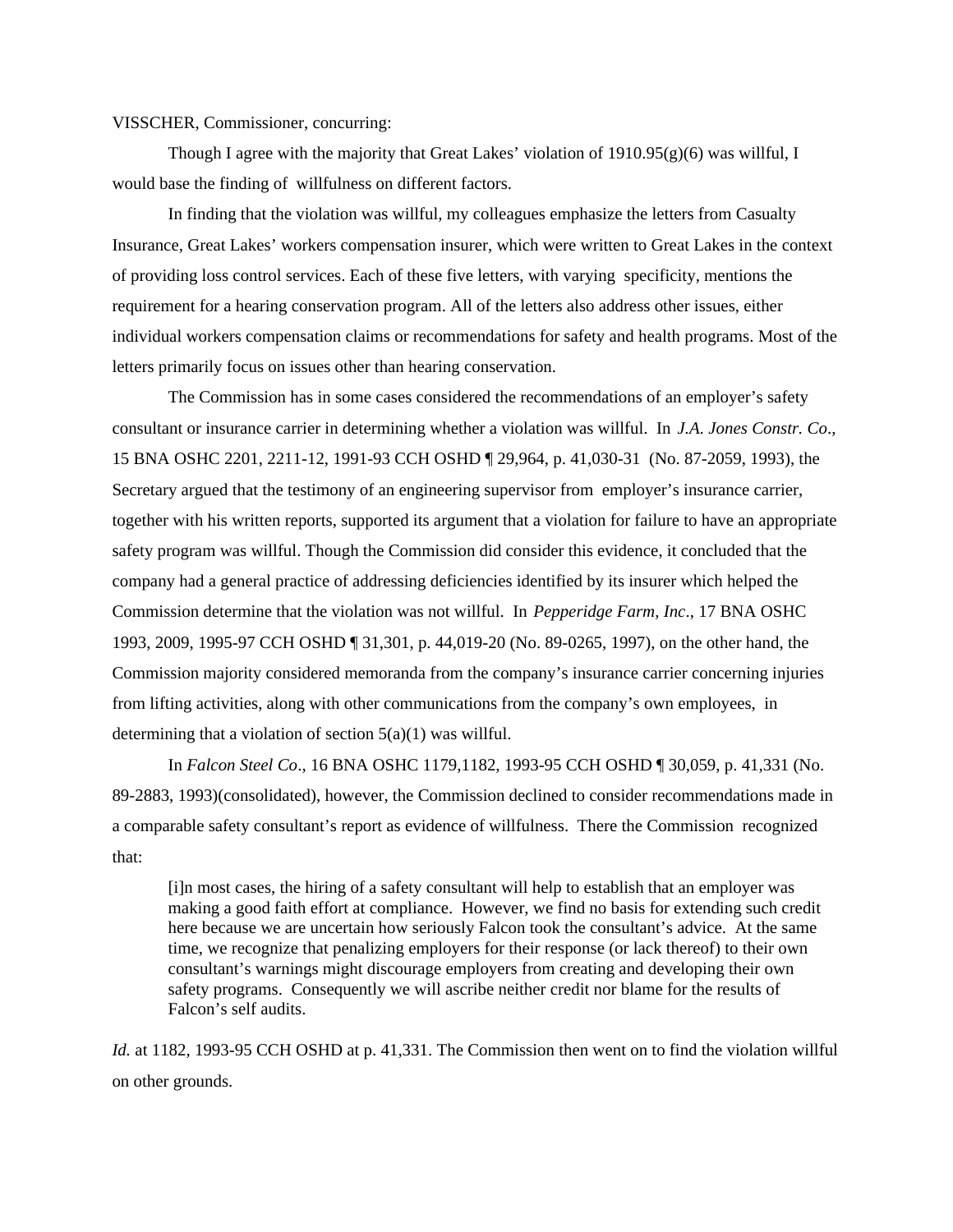I would follow the Commission's practice in *Falcon Steel* in this case. Penalizing an employer on the basis of records generated by that employer's voluntary efforts to identify conditions or practices that may threaten employees' safety and health might discourage employers from conducting such evaluations, or at least from conducting evaluations in the thorough and open manner that will be most effective. I believe this applies whether the employer is aided by a safety consultant or, as here, by their insurer's loss control representatives.<sup>1</sup> As a further point of concern, I note that the Secretary acquired the Casualty Insurance letters by a subpoena that was served during the OSHA inspection.<sup>2</sup> Presumably the information in these letters was then used by OSHA as a "road map" for the completion of the inspection. Taking all of these circumstances into consideration, I would follow the lead taken by the Commission in *Falcon Steel,* and exclude Casualty's letters to Great Lakes from my determination of whether Great Lakes' violations of section 1910.95 were willful.

That being said, I do agree with my colleagues that Great Lakes' violation of section 1910.95(g)(6) was willful. The test for a willful violation in the Seventh Circuit Court of Appeals, to which this case is appealable, is whether the violation involves "a conscious disregard of the regulation." *Caterpillar, Inc. v. Herman,* 154 F.3d 400, 402 (7th Cir. 1998). In *Caterpillar,* the Court of Appeals wrote that "[i]f Caterpillar (which is to say its managers or supervisors, whose knowledge, Caterpillar does not deny, is imputed to the company) knew about the violation and could have corrected it but

<sup>1</sup> *See also Donovan v. General Motors Corporation, GM Parts Division*, 764 F. 2d 32, 36 (1st Cir. 1985) (employer's safety recommendations to employees held not the basis for employer knowledge of a hazard, as such a rule "would needlessly discourage an employer from taking every possible safety precaution,"quoting *Cape & Vineyard Div., New Bedford Gas & Edison Light Co. v. OSHRC*, 512 F.2d 1148, 1154 (1st Cir. 1975)); *and Diebold, Inc. v. Marshall*, 585 F.2d 1327, 1338 (6th Cir. 1978)("If employers are not to be dissuaded from taking precautions beyond the minimum regulatory requirements, they must be able to do so without concern that their efforts will later provide the sole evidentiary basis for and adverse finding"). I would also note that the Secretary has recently responded to similar concerns by issuing her Proposed Policy Statement Concerning the Occupational Safety and Health Administrations's Use of Voluntary Employer Safety and Health Audits. 64 Fed. Reg. 54,358 (1999).

<sup>&</sup>lt;sup>2</sup>The inspection that resulted in these citations began on July 28, 1997. The record indicates that on August 20, 1997, the Secretary issued a subpoena for these documents to Steven Buck of the Fremont Compensation Insurance Group. The inspection then continued until October 16, 1997.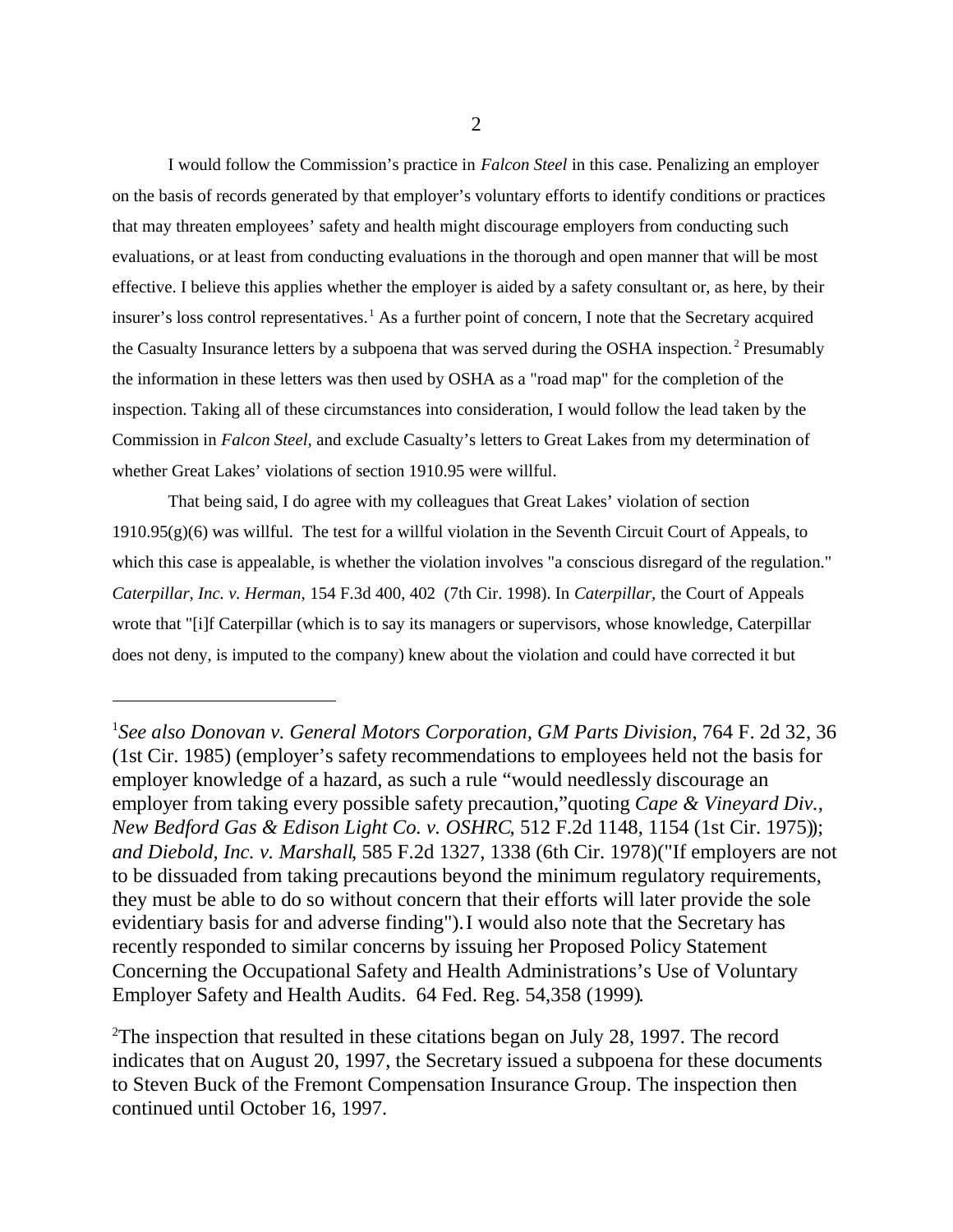failed to do so, then the violation was willful." *Id*. *See also U.S. v. Ladish Malting Co.*, 135 F.3d 484, 490 (7th Cir. 1998)("willfulness means knowledge that the conditions violate the statute or regulations-actual rather than imputed knowledge").

The record in this case shows that Great Lakes' supervisors and managers knew of the requirement to conduct annual employee audiograms, and also knew that the company was not conducting audiograms. The record indicates that Great Lakes knew, in the fall of 1994, that it was required to conduct baseline and annual audiograms, and understood that it was initiating such testing with what it considered baseline testing at the December, 1994 health fair. Furthermore, Harmant, Great Lakes's safety director beginning in January 1995, testified that while he knew of OSHA's requirement for audiometric testing, he gave no serious consideration to establishing such a program prior to the 1997 OSHA inspection. Harmant's admissions, made on the record at the hearing, are sufficient to meet the requirements the Seventh Circuit Court of Appeals has established for a willful violation. The record does not show that Great Lakes similarly knew that it was required to compare the 1994 health fair audiograms with pre-employment audiograms. In fact the evidence suggests it did not know, since it treated the 1994 audiograms as baseline audiograms, and as my colleagues point out, the standard itself is not specific as to the requirement that Great Lakes violated. I therefore agree with my colleagues that the violation of  $1910.95(g)(7)$  for which the company was cited was not willful.

 Having concurred in the majority's conclusion that Great Lake's violation of section 1910.95(g)(6) was willful and that the violation of section 1910.95(g)(7) was not willful, I also agree with Chairman Rogers' view that \$6000 is an appropriate combined penalty for these violations.

> $\sqrt{s}$ Gary L. Visscher Commissioner

Date: April 28, 2000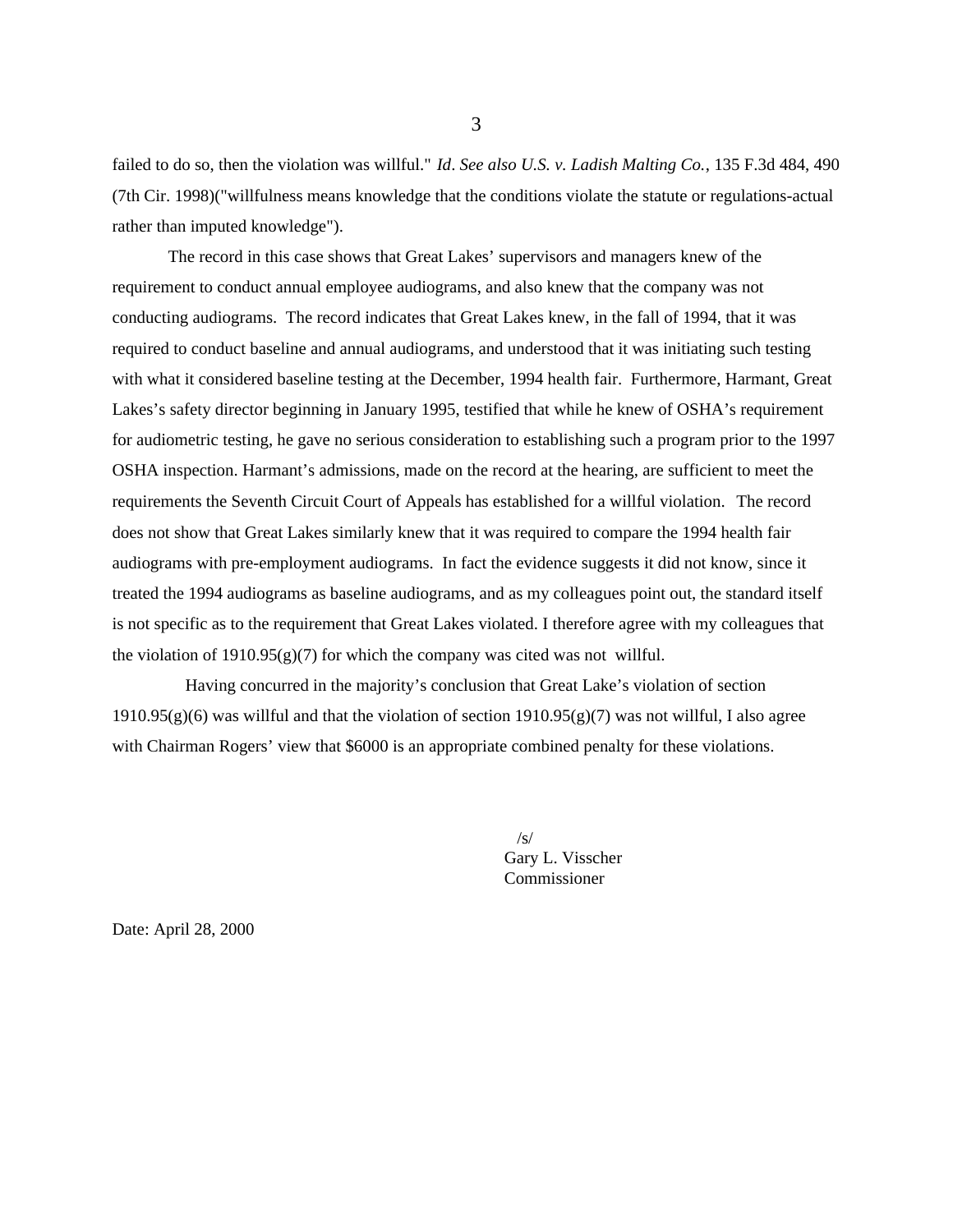#### SECRETARY OF LABOR,

Complainant,

## v. 6 0SHRC DOCKET NO. 97-2030

GREAT LAKES PACKAGING CORP.,

Respondent.

APPEARANCES:

For the Complainant:

Lisa R. Williams, Esq., Office of the Solicitor, U.S. Department of Labor, Chicago, Illinois

For the Respondent:

Jeffrey P. Clark, John G. Pawley, Reinhart, Boerner, Van Deuren, Norris & Rieselbach, SC, Milwaukee, Wisconsin

Before: Administrative Law Judge: Stanley M. Schwartz

## **DECISION AND ORDER**

This proceeding arises under the Occupational Safety and Health Act of 1970 (29 U.S.C. Section 651 *et seq.*; hereafter called the "Act").

Respondent, Great Lakes Packaging Corp. (Great Lakes), at all times relevant to this action maintained a place of business at W190 N11393 Carnegie Drive, Germantown, Wisconsin, where it was engaged in cardboard processing. Respondent admits it is an employer engaged in a business affecting commerce and is subject to the requirements of the Act.

On July 28, 1997 the Occupational Safety and Health Administration (OSHA) conducted an inspection of Great Lakes' Germantown worksite. As a result of that inspection, Great Lakes was issued citations alleging violations of the Act together with proposed penalties. By filing a timely notice contesting Willful citation 2, items 1a and 1b, which allege violations of 29 CFR §1910.95(g)(6) and (g)(7), Great Lakes brought this proceeding before the Occupational Safety and Health Review Commission (Commission).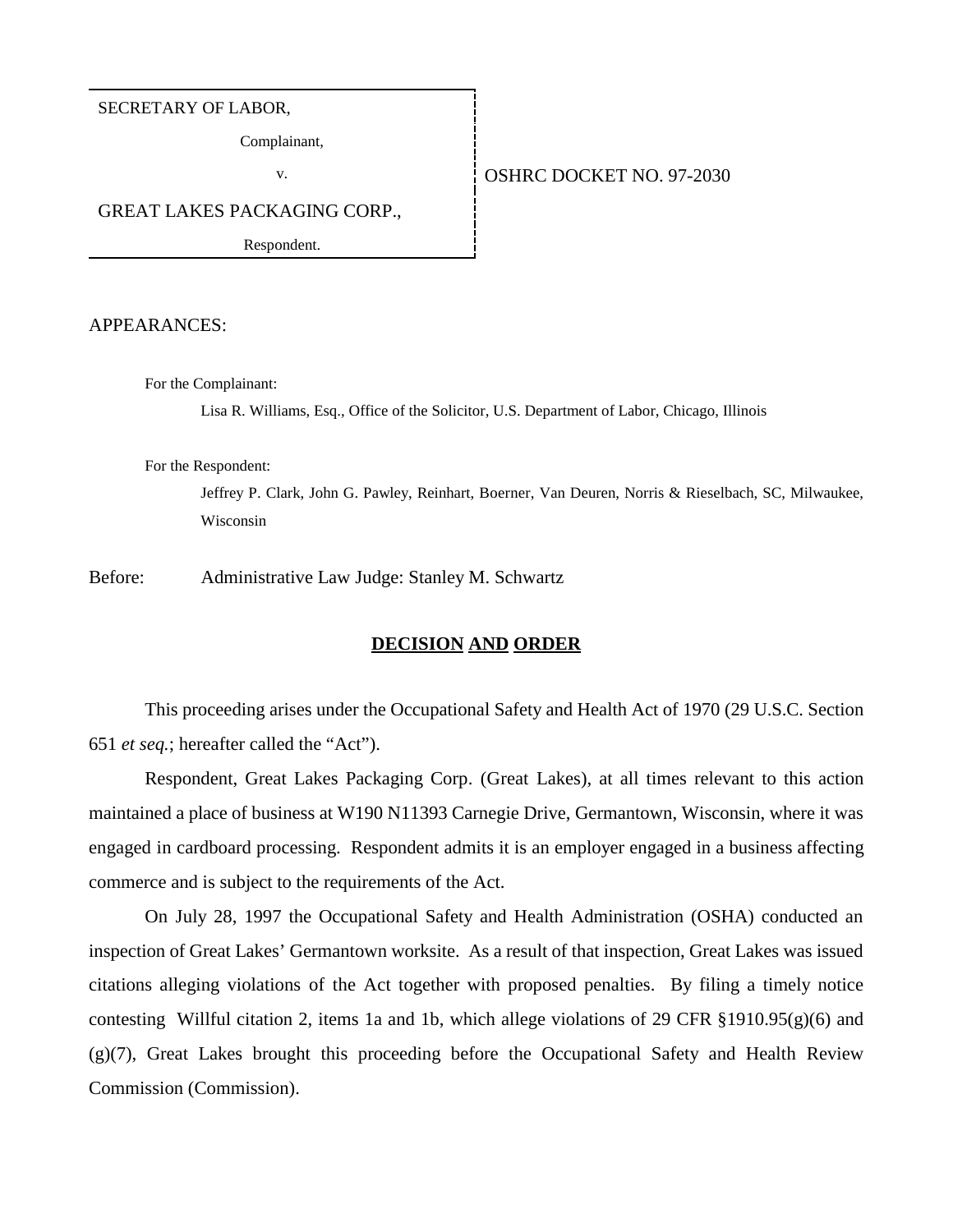On April 15, 1998, a hearing was held in Milwaukee, Wisconsin, on the contested items. The parties have submitted briefs on the issues and this matter is ready for disposition.

# **Alleged Violations**

Willful Citation 2, item 1a alleges:

29 CFR 1910.95(g)(6): New audiograms were not obtained annually for each employee exposed to noise at or above an 8-hour time-weighted average of 85 dBA:

(a) Employees exposed at or above the 8-hour time-weighted average of 85 dBA (documented during monitoring performed by Casualty Insurance on September 8, 1994) were given audiograms on December 15, 1994, but have not been given annual audiograms since that time.

Willful Citation 2, item 1b alleges:

29 CFR 1910.95(g)(7)(i): Each employee's audiogram was not compared to that employee's baseline audiogram to determine if the audiogram was valid and if a standard threshold shift had occurred:

(a) Employees who were given an audiogram on December 15, 1994 did not have their audiograms compared to a baseline as determined by their pre-employment audiograms to determine if a standard threshold shift had occurred.

The cited standards provide:

(6) *Annual audiogram.* At least annually after obtaining the baseline audiogram, the employer shall obtain a new audiogram for each employee exposed at or above an 8-hour time weighted average of 85 decibels.

(7) *Evaluation of audiogram.* (i) Each employee's annual audiogram shall be compared to that employee's baseline audiogram to determine if the audiogram is valid and if a standard threshold shift as defined in paragraph  $(g)(10)$  of this section has occurred....

# *Facts*

 In the summer or fall of 1994 a noise survey was conducted in the Great Lakes facility by its insurance carrier, Casualty Insurance (Tr. 19). In September, Casualty Insurance notified Kenneth Ferron, Great Lakes' chief financial officer (Tr. 15), that the noise survey showed that five Great Lakes' employees were exposed to a TWA [time weighted average] of above 85 decibels. The work areas where the over exposures were found were: FNE printing press; Flexo-dye cutter; Flexo-folder/gluer; baler (Tr. 22; Exh. C-1). One employee, in the band saw area, was exposed to noise levels in excess of 90 decibels (Tr. 22; Exh. C-1). Casualty insurance notified Great Lakes that the levels surveyed trigger OSHA requirements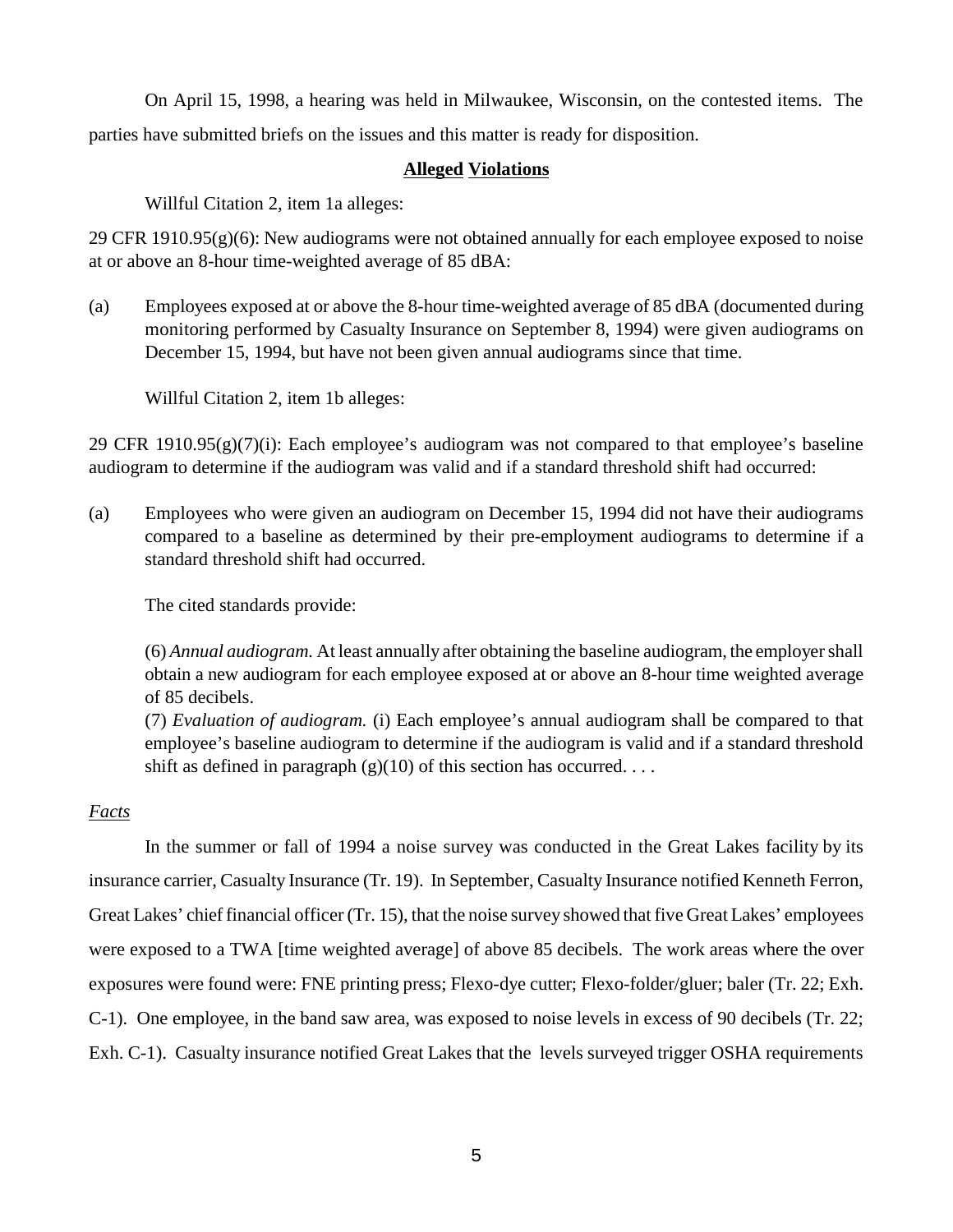for a formal hearing conservation program, which must include baseline and annual audiograms, a written program, employee training and the provision of hearing protection (Tr. 23).

Ferron testified that copies of the Casualty report were distributed to Bruce Peterson, who was manager for safety and health at Great Lakes at that time, and to Robert Harmant, who became Great Lakes' manager of quality and safety in January 1995 (Tr. 15-17, 24, 44).

Hearing protection was provided by Great Lakes, on a voluntary basis, to all its employees prior to September, 1994 (Tr. 40). Ferron testified that following receipt of Casualty's report, Great Lakes made the use of hearing protection in the band saw area mandatory (Tr. 23). Voluntary hearing protection remained available to all other employees (Tr. 174). Great Lakes also added audiometric testing to its December 1994 health fair, during which baseline audiograms were obtained (Tr. 23, 70).

In a November 18, 1994 letter, Casualty acknowledged Great Lakes' intention to implement a hearing conservation program, and informed Kenneth Ferron that it could supply Great Lakes with a training video on hearing conservation (Tr. 29; Exh. C-2). The November letter indicates that a sample written hearing conservation program was attached; however, Ferron testified that he did not receive the written sample (Tr. 29-32; Exh. C-2).

In a March 31, 1995 letter, Casualty notes that during a February 16, 1995 loss control service call, Ferron told them that baseline audiograms had been obtained, and that a hearing conservation program was being developed (Tr. 36; Exh. C-4).

Ferron testified that Harmant was introduced to the Casualty representative as the new Great Lakes safety contact during the February service call (Tr. 37). Ferron testified that he believed Harmant was working with Casualty on the program, though he had never spoken to Harmant about hearing conservation (Tr. 50-52). Ferron stated that his sole purpose in dealing with Casualty was to discuss the terms of renewal for Great Lakes insurance policy (Tr. 42). Ferron testified that he was not then, and never had been in charge of safety and health issues at Great Lakes and so had no role in the implementation of a written hearing conservation program (Tr. 42, 46). Ferron stated that there was no conscious decision not to implement the required program; the topic simply was never brought up or discussed by management (Tr. 38, 47).

 Ferron admitted that no regular audiometric testing was performed at Great Lakes prior to 1994, though an audiogram was taken during a prospective employee's pre-employment physical (Tr. 35, 39). Great Lakes provided no audiometric testing after the 1994 audiograms until after the initiation of the 1997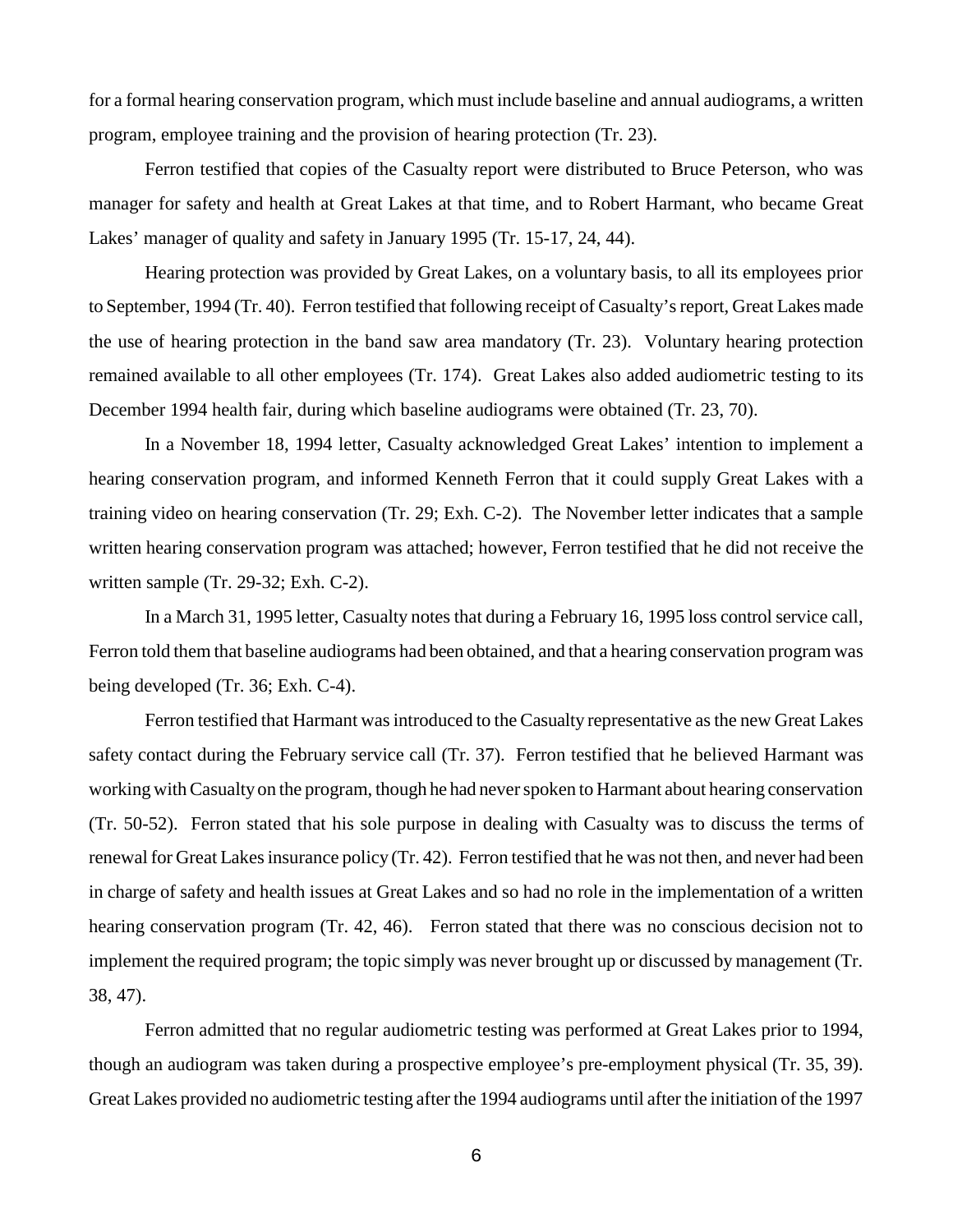OSHA inspection (Tr. 25-26, 35). A written hearing conservation plan was not implemented; employees received no training in the use of hearing protection (Tr. 25). The employees' 1994 audiograms were not compared to those taken during their pre-employment audiograms to determine if a standard threshold shift had occurred (Tr. 39).

Bruce Peterson, now vice president of manufacturing (Tr. 57), recalled the correspondence with Casualty Insurance, and Great Lakes' response, *i.e.* making hearing protection mandatory in the band saw area (Tr. 61). Peterson testified that following receipt of the noise survey results he tried to obtain a copy of the relevant OSHA standards for review, but otherwise took no action to implement a hearing conservation program (Tr. 63-64). Peterson testified that Bob Harmant, who took over Peterson's safety responsibilities in January 1995, was responsible for developing that program (Tr. 66). Peterson testified that he had Harmant read the correspondence from Casualty (Tr. 67). Peterson stated that there was no conscious decision made not to provide annual audiograms (Tr. 75).

Bob Harmant testified that he had worked in shipping and warehousing at Great Lakes prior to his appointment as quality and safety coordinator in January 1995 (Tr. 85). Harmant stated that he received no training in safety and health, but did work with Casualty Insurance, which offered him a selection of instructional videos on how to organize a safety committee (Tr. 86). Representatives from Great Lakes' three shifts participated in monthly safety meetings with Harmant and the vice president of marketing (Tr. 86). The committee discussed safety concerns, utilizing a plant-wide safety checklist, and drafted employee safety rules (Tr. 87, 139).

Harmant was familiar with the Casualty correspondence concerning hearing conservation; moreover, he spoke with the Casualty representative about a hearing conservation program perhaps three times in the two years he was safety coordinator (Tr. 89-95). Harmant did receive the occasional memo about hearing conservation; *see* Casualty memos of November 20 and 27, 1995 (Tr. 123, 150-52; C-3, R-6). Nonetheless, Harmant did not familiarize himself with the relevant OSHA requirements, or ever consider drafting a written hearing conservation program until the OSHA inspection in 1997 (Tr. 89-90, 95). Harmant stated that hearing conservation was not his number one priority (Tr. 90). Great Lakes and Casualty were more concerned about lost-time accidents, which were affecting their workmen's compensation rates (Tr. 123-24, 140). Harmant stated that he put his effort into reducing those numbers; his failure to arrange for annual audiograms was simply an oversight on his part (Tr. 115, 123). Harmant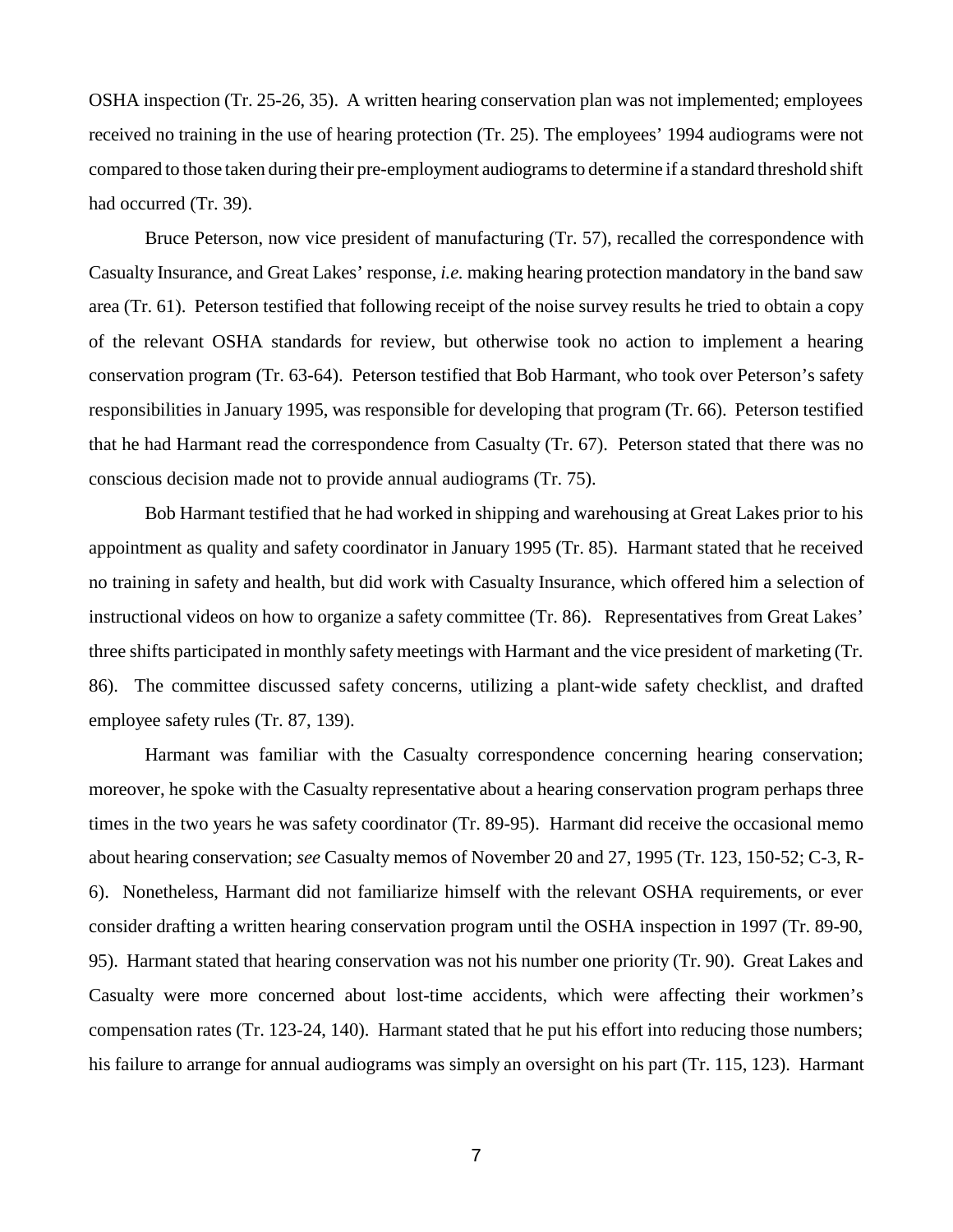put the hearing conservation program on the "back burner," while waiting for the Casualty loss control representative to provide him with direction (Tr. 108).

Galen Lemke, an OSHA Compliance Officer (CO), testified that during the 1997 inspection Kenneth Ferron told him that the 1994 health fair was provided to employees out of funds provided by Casualty Insurance; because no lost-time accidents had been posted that year, the insurance company was refunding a portion of Great Lakes' premiums (Tr. 167). Lemke stated that Ferron told him no audiometric testing was provided in either 1995 or 1996 because dividends were lower, and because management determined that the employees would rather have any dividends refunded in a cash payment (Tr. 167-68, 192, 199-202).

Kenneth Ferron testified that Great Lakes never made any conscious decision not to conduct audiograms, or to pay cash dividends in lieu of providing audiograms (Tr. 258). Ferron stated that there was never any relation between audiometric testing and insurance dividends (Tr. 261). Ferron denied making any such statement to CO Lemke (Tr. 264-65). According to Ferron, Great Lakes did implement a program whereby a \$15 cash prize is awarded to employees for every calendar quarter during which there are no lost time accidents (Tr. 249). Ferron stated that the program was not implemented until 1997, and was not related to the hearing conservation program (Tr. 249). Ferron stated that it would make no economic sense to give a cash award in lieu of a \$10.00 audiogram (Tr. 265).

Great Lakes cooperated with OSHA in its 1997 investigation, providing records and correspondence to the OSHA Compliance Officers (Tr. 77-78, 219). CO Lemke admitted that Great Lakes had made some effort to comply with OSHA hearing protection requirements, in providing and mandating the use of hearing protection in the band saw area (Tr. 214). Great Lakes has an active safety committee, and has developed OSHA required safety programs on chemical hazard communications and fire and lock-out/tagout hazards (Tr. 227-28). A hearing conservation program was drafted and implemented prior to the conclusion of the OSHA inspection (Tr. 232).

Great Lakes has no history of serious or willful OSHA violations within the last three years (Tr. 197).

# *Discussion*

 Great Lakes admits that the cited standards were violated. It denies, however, that those violations were willful in nature.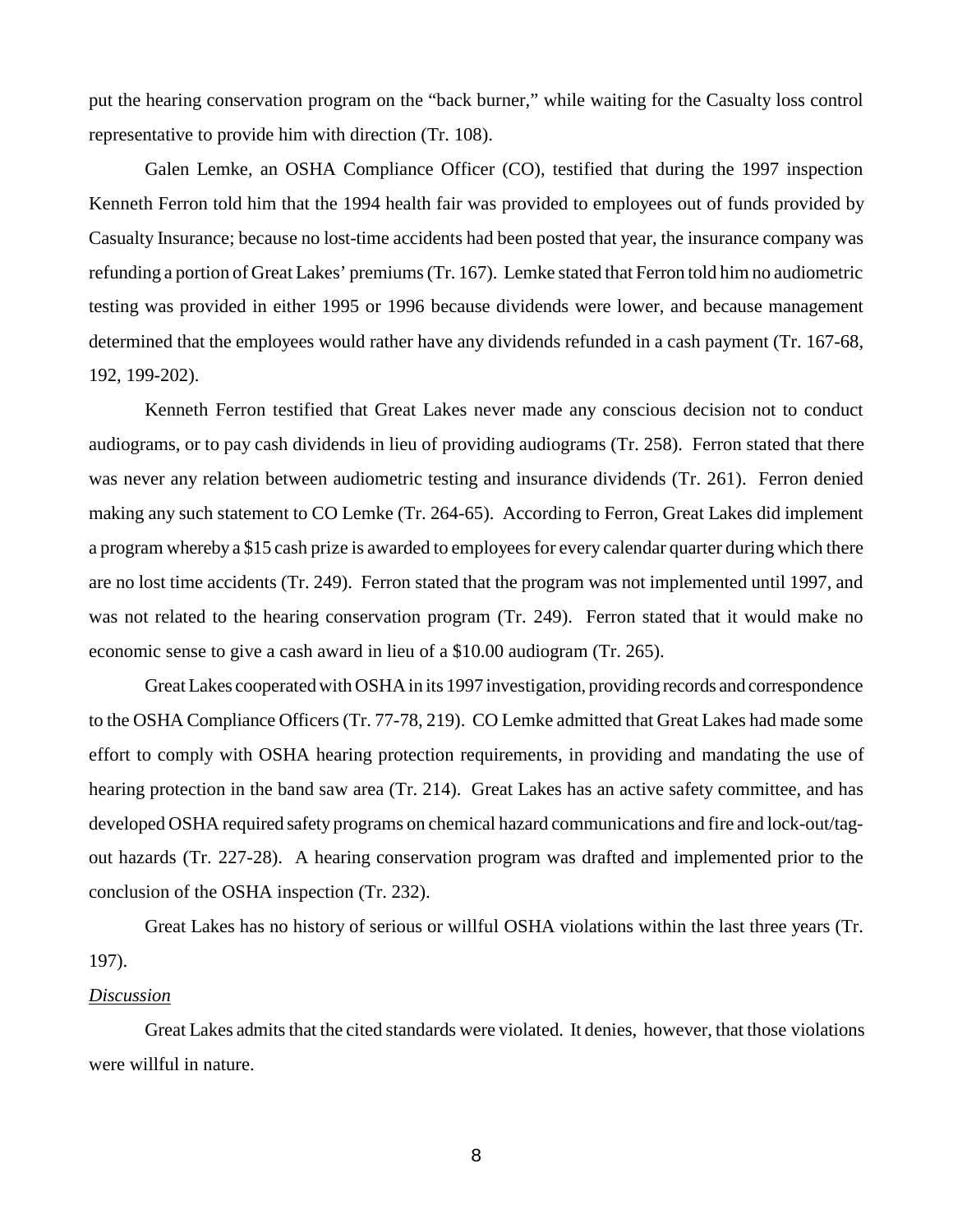A willful violation is one committed with intentional, knowing or voluntary disregard for the requirements of the Act, or with plain indifference to employee safety. It is differentiated from other types of violations by the employer's heightened awareness of the illegality of the conduct or conditions. Because the issue of willfulness focuses on the employer's state of mind, its general attitude toward employee safety is relevant to the determination. *Seward Motor Freight, Inc.*, 13 BNA OSHC 2230, 1987- 90 CCH OSHD ¶28,506 (No. 86-1691, 1989).

Based on the evidence in the record, I cannot find that Great Lakes either intended to violate the Act, or that it was indifferent to employee safety. The cited violation, therefore, was not willful. My reasons follow.

The evidence establishes that Great Lakes' safety coordinator, Harmant, knew that some kind of hearing conservation program was required, but Harmant was inexperienced and failed to take the necessary action to implement the program. Harmant failed to exercise due diligence, believing that Great Lakes' insurance carrier would step in and assure Great Lakes' compliance with OSHA requirements. Absence of due diligence, or neglect, however, is insufficient to establish willfulness.

The record shows that CO Lemke believed, based on his conversation with Kenneth Ferron, that Great Lakes made a deliberate decision not to provide annual audiograms, and to give employees cash prizes rather than the required audiometric testing. His recommendation to classify the cited violations was based largely on that belief If this were true, a willful violation bordering on criminal would be found. However, I find no support for Lemke's position in the record. Based on the observation of the witnesses, I have concluded that CO Lemke misunderstood the substance of his conversation with Ferron.

Having had the opportunity to observe Kenneth Ferron's testimony and demeanor at the hearing, I find him a truly credible witness. Ferron provided a reasonable and plausible explanation of Great Lakes' safety incentive program, and most importantly pointed out that Lemke's interpretation of events made no economic sense. This judge agrees, and finds that the safety incentive program was unrelated to Great Lakes' failure to provide audiograms, and shows only Great Lakes' concern with safety issues.

There is abundant evidence establishing Great Lakes' concern with employee safety. Great Lakes had developed required safety programs in hazard communication, fire safety and lock-out/tag-out. Great Lakes worked with its insurer's loss control coordinator in an effort to reduce accidents and to comply with OSHA regulations. During his tenure as safety coordinator, Bob Harmant initiated and served on a plant wide safety committee, which drafted safety rules for the company. Great Lakes responded to a noise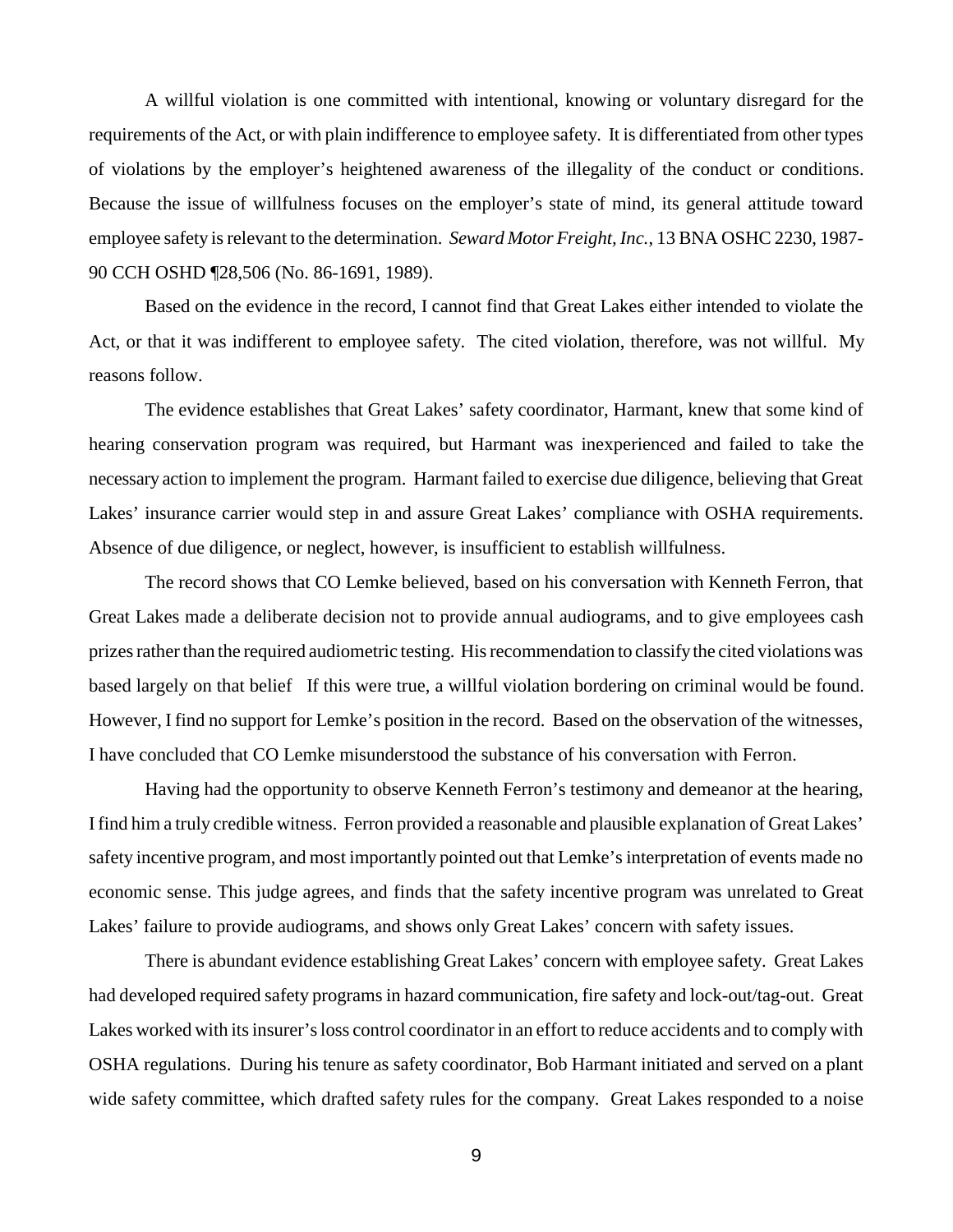survey by conducting audiograms and making hearing protection mandatory in those areas of the plant where employees were exposed to noise levels requiring such protection.

I find that Great Lakes' failure to implement a hearing conservation program including annual audiograms resulted from a lack of diligence, and was not intentional. I also find that Great Lakes is not indifferent to employee safety. Based on these findings, I find that the cited violations were not willful.

# *Penalty*

Where the Secretary alleges that a violation is willful but fails to prove willfulness, an other-thanserious violation may be affirmed. A serious violation will not be found unless the parties have expressly or impliedly consented to try the issue of whether the violation was serious. *Atlas Industrial Painters*, 15 BNA OSHC 1215, 1991-93 CCH OSHD ¶29,439 (No. 87-619, 1991). The Commission has clear authority to assess an appropriate penalty based on the gravity of the violation, however, regardless of their classification as serious or nonserious. *R & R Builders, Inc.,* 15 BNA OSHC 1383, 1991-93 CCH OSHD ¶29,531 (No. 88-282, 1991).

Prior to the hearing, Complainant moved to amend the citation to allege, in the alternative, a "serious" violation of the Act (Tr. 10-11). That motion was denied, and the violation will be affirmed as "other than serious."

CO Lemke testified that annual audiograms are designed to measure the standard threshold shift (STS), *i.e.* any ten decibel change in the employee's hearing threshold. Where an employee is exposed to noise levels above 85 decibels, and regular testing shows such a hearing loss, hearing protection is required to avoid permanent loss of hearing. Without access to regular audiograms, employees are unable to track whether they are sustaining such hearing loss, and take appropriate precautions (Tr. 196-98). Lemke testified that two Great Lakes' employees sustained such a standard threshold shift between 1994 and 1997 (Tr. 129, 197). Seven additional employees showed a standard threshold shift between their prehire audiograms and 1997 (Tr. 197). None of the employees showing an STS, however, worked in areas where noise exposures were measured in excess of 85 decibels: *i.e,* band saw; FNE printing press; Flexo-dye